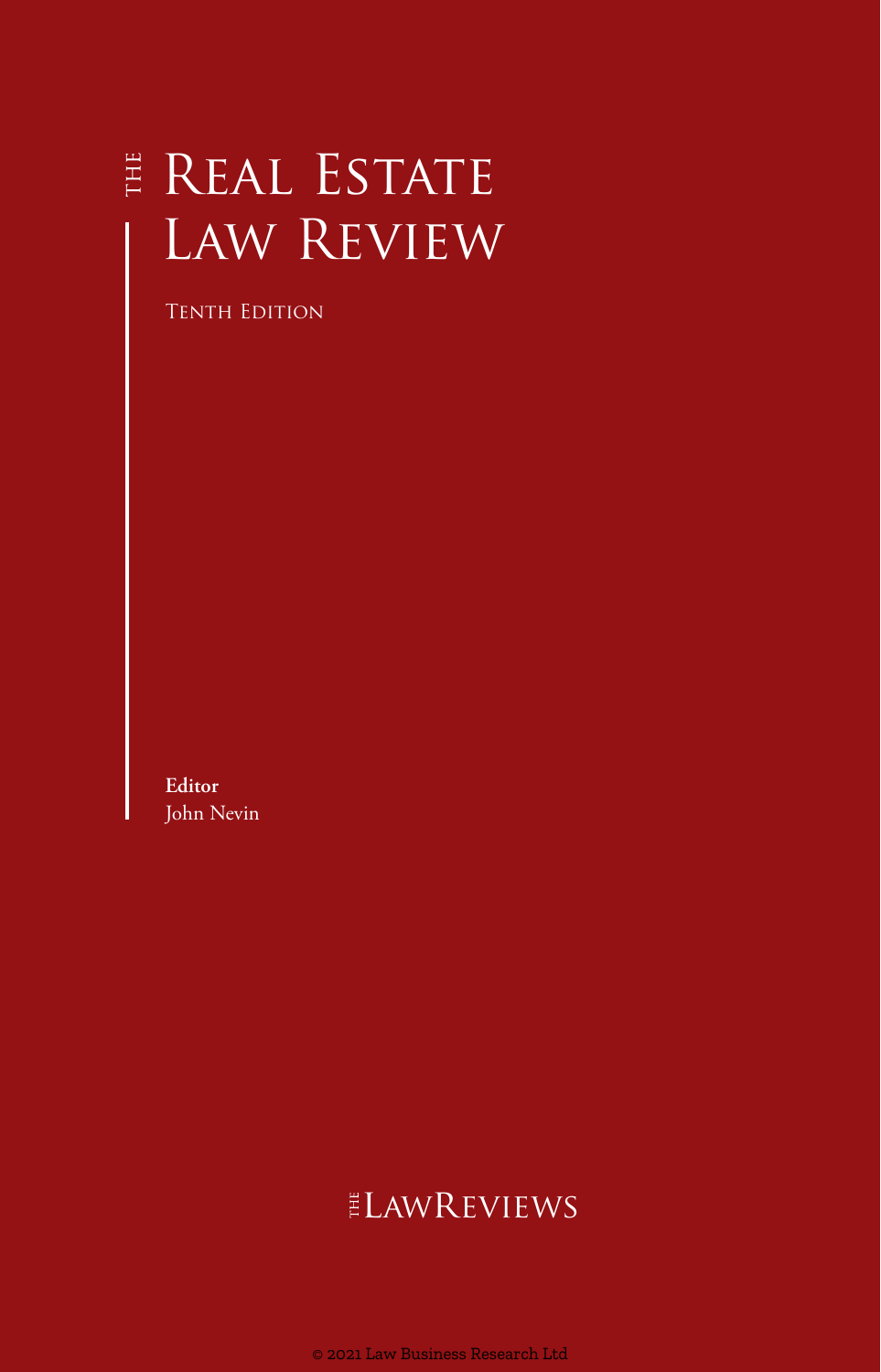# E REAL ESTATE Law Review

Tenth Edition

Reproduced with permission from Law Business Research Ltd This article was first published in March 2021 For further information please contact Nick.Barette@thelawreviews.co.uk

**Editor** John Nevin

# ELAWREVIEWS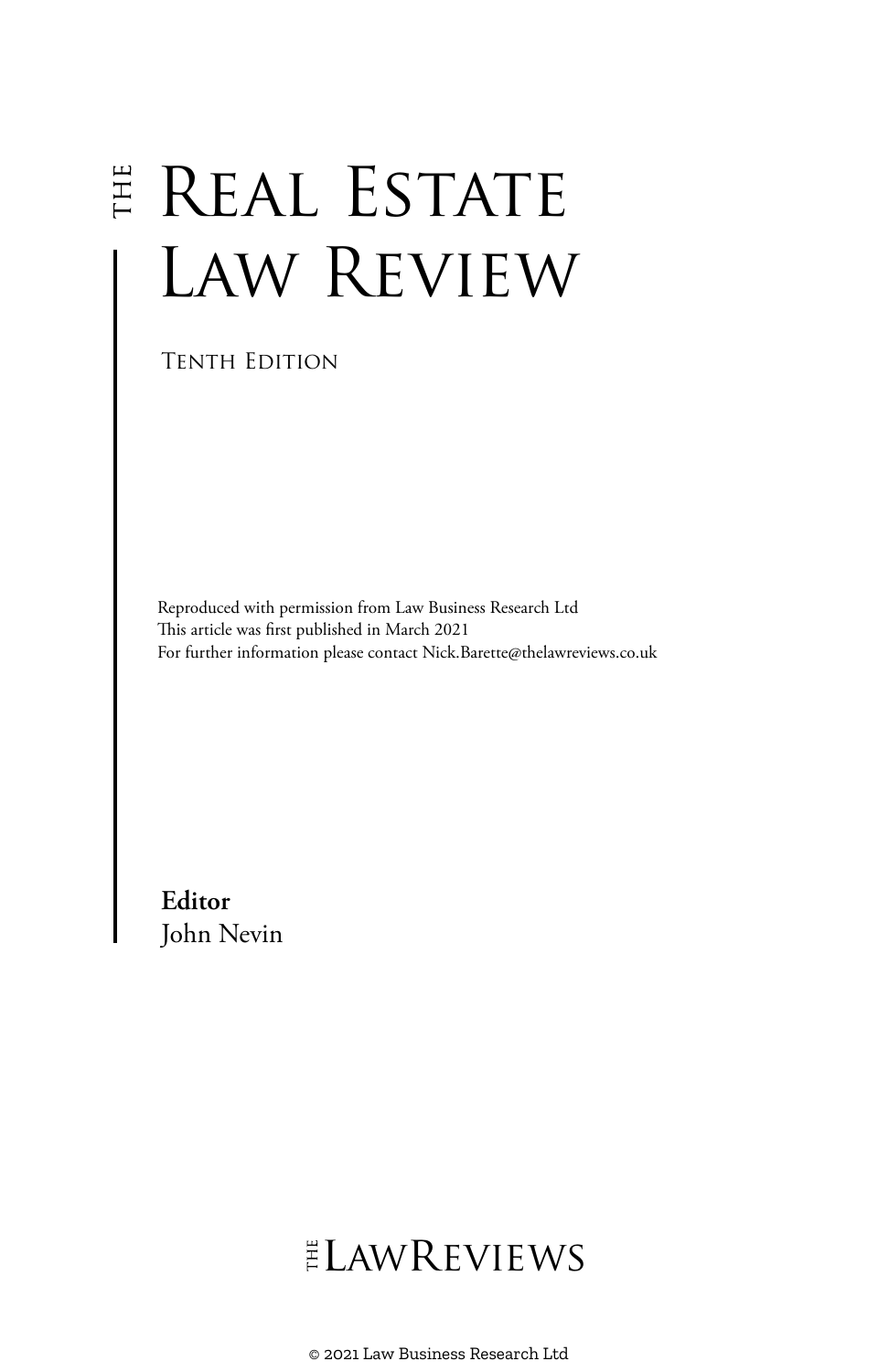#### PUBLISHER Tom Barnes

#### SENIOR BUSINESS DEVELOPMENT MANAGER Nick Barette

BUSINESS DEVELOPMENT MANAGER Joel Woods

SENIOR ACCOUNT MANAGERS Pere Aspinall, Jack Bagnall

ACCOUNT MANAGERS Olivia Budd, Katie Hodgetts, Reece Whelan

PRODUCT MARKETING EXECUTIVE Rebecca Mogridge

> RESEARCH LEAD Kieran Hansen

EDITORIAL COORDINATOR Gracie Ford

PRODUCTION AND OPERATIONS DIRECTOR Adam Myers

> PRODUCTION EDITOR Claire Ancell

> > SUBEDITOR Caroline Fewkes

CHIEF EXECUTIVE OFFICER Nick Brailey

Published in the United Kingdom by Law Business Research Ltd, London Meridian House, 34–35 Farringdon Street, London, EC4A 4HL, UK © 2021 Law Business Research Ltd www.TheLawReviews.co.uk

No photocopying: copyright licences do not apply. The information provided in this publication is general and may not apply in a specific situation, nor does it necessarily represent the views of authors' firms or their clients. Legal advice should always be sought before taking any legal action based on the information provided. The publishers accept no responsibility for any acts or omissions contained herein. Although the information provided was accurate as at February 2021, be advised that this is a developing area. Enquiries concerning reproduction should be sent to Law Business Research, at the address above. Enquiries concerning editorial content should be directed to the Publisher – tom.barnes@lbresearch.com

ISBN 978-1-83862-821-5

Printed in Great Britain by Encompass Print Solutions, Derbyshire Tel: 0844 2480 112

© 2021 Law Business Research Ltd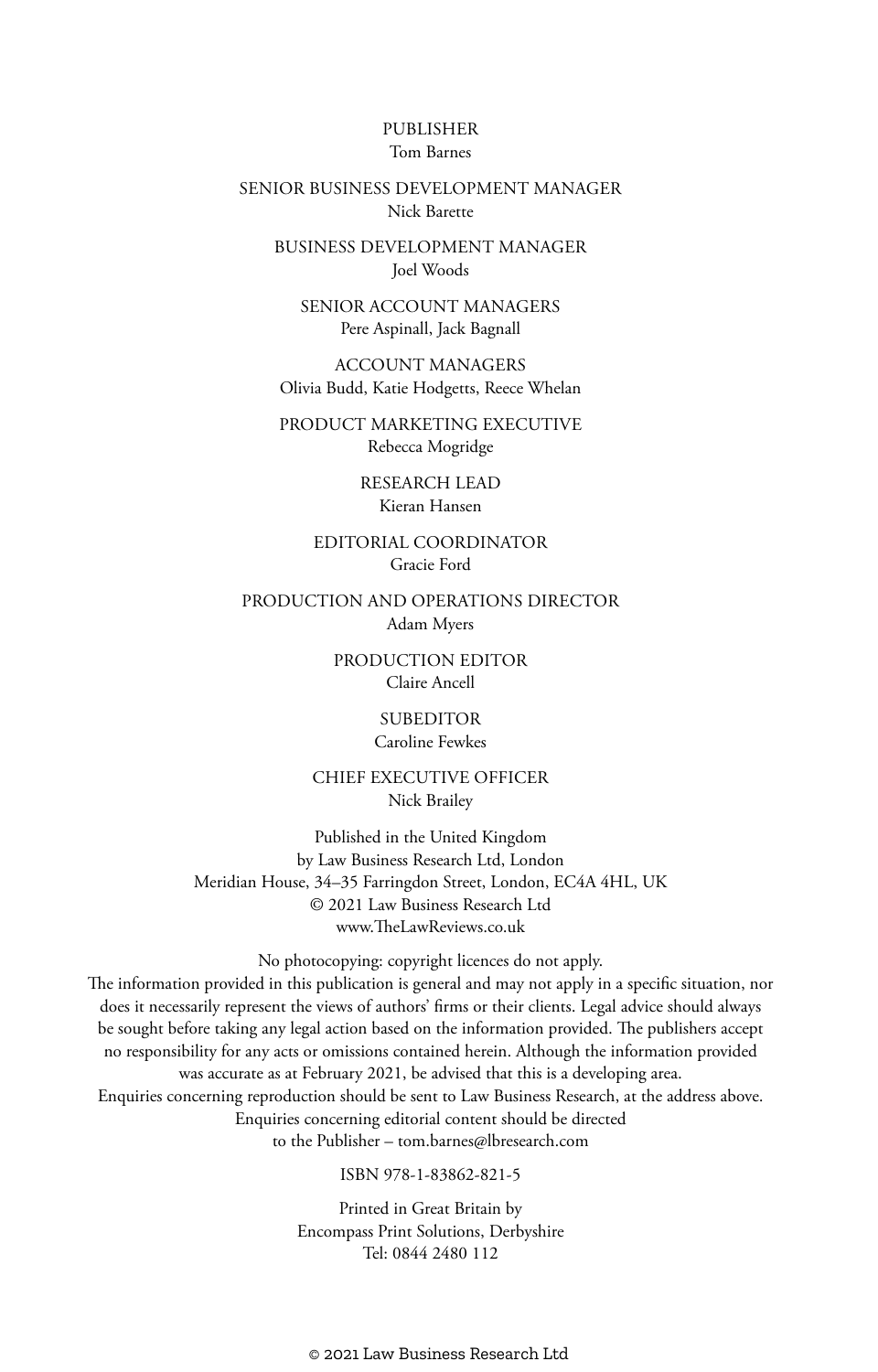# ACKNOWLEDGEMENTS

The publisher acknowledges and thanks the following for their assistance throughout the preparation of this book:

ALLEN & OVERY SCS

AUMENTO LAW FIRM

BINDER GRÖSSWANG RECHTSANWÄLTE GMBH

CHANDLER MHM LIMITED

CORDATO PARTNERS LAWYERS

DE PARDIEU BROCAS MAFFEI

DLA PIPER NEDERLAND NV

ESTUDIO BECCAR VARELA

GUZMÁN ARIZA

HENGELER MUELLER

HERBERT SMITH FREEHILLS CIS LLP

KIM & CHANG

LOYENS & LOEFF

MAPLES GROUP

NIEDERER KRAFT FREY

NISHIMURA & ASAHI

NORTON ROSE FULBRIGHT SOUTH AFRICA INC

OCAMPO MANALO VALDEZ LIM

PATRIKIOS PAVLOU & ASSOCIATES LLC

PAUL, WEISS, RIFKIND, WHARTON & GARRISON LLP

PINHEIRO NETO ADVOGADOS

POPOVICI NIȚU STOICA & ASOCIAȚII

© 2021 Law Business Research Ltd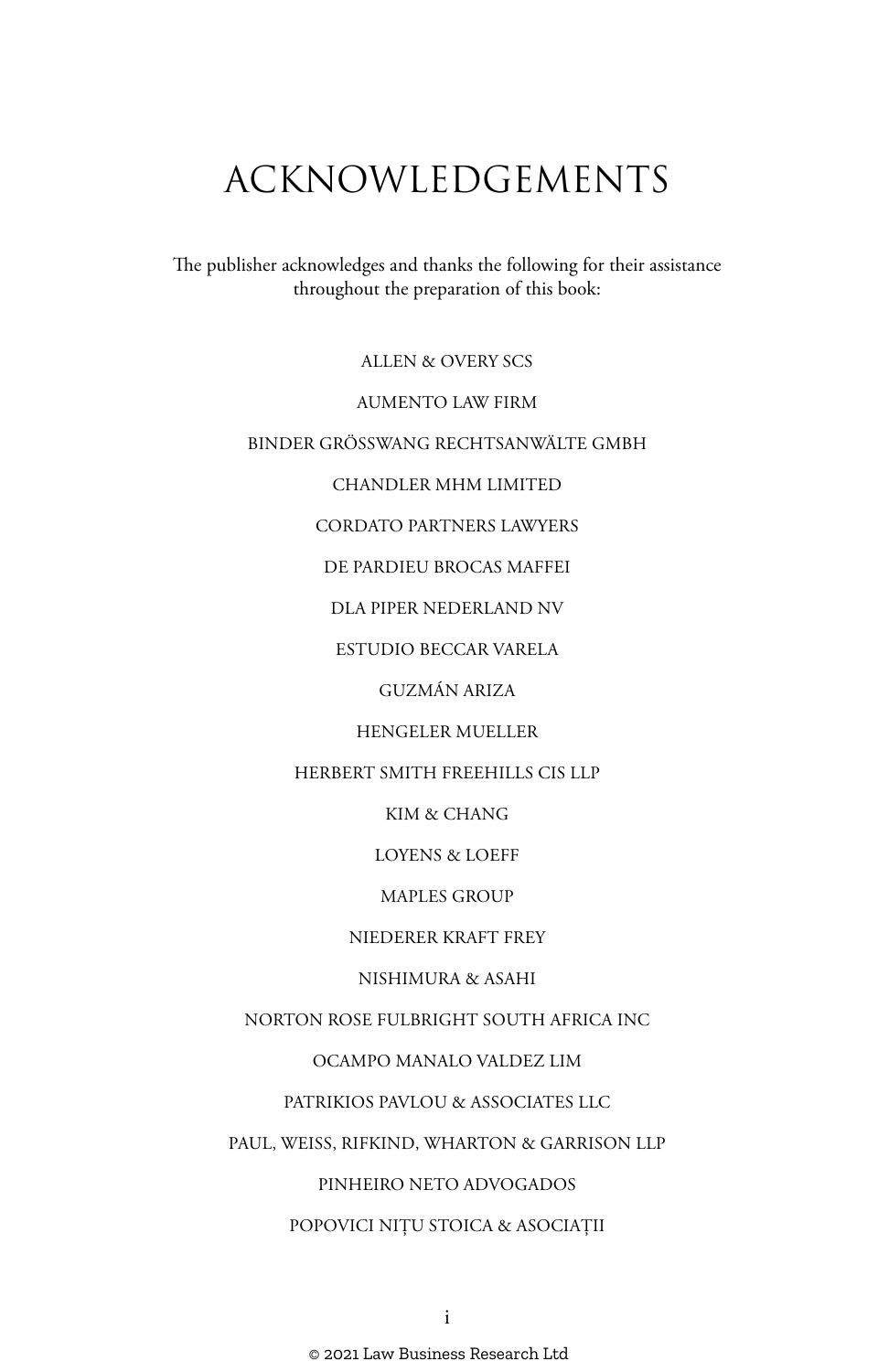SLAUGHTER AND MAY TSMP LAW CORPORATION URÍA MENÉNDEZ VASIL KISIL & PARTNERS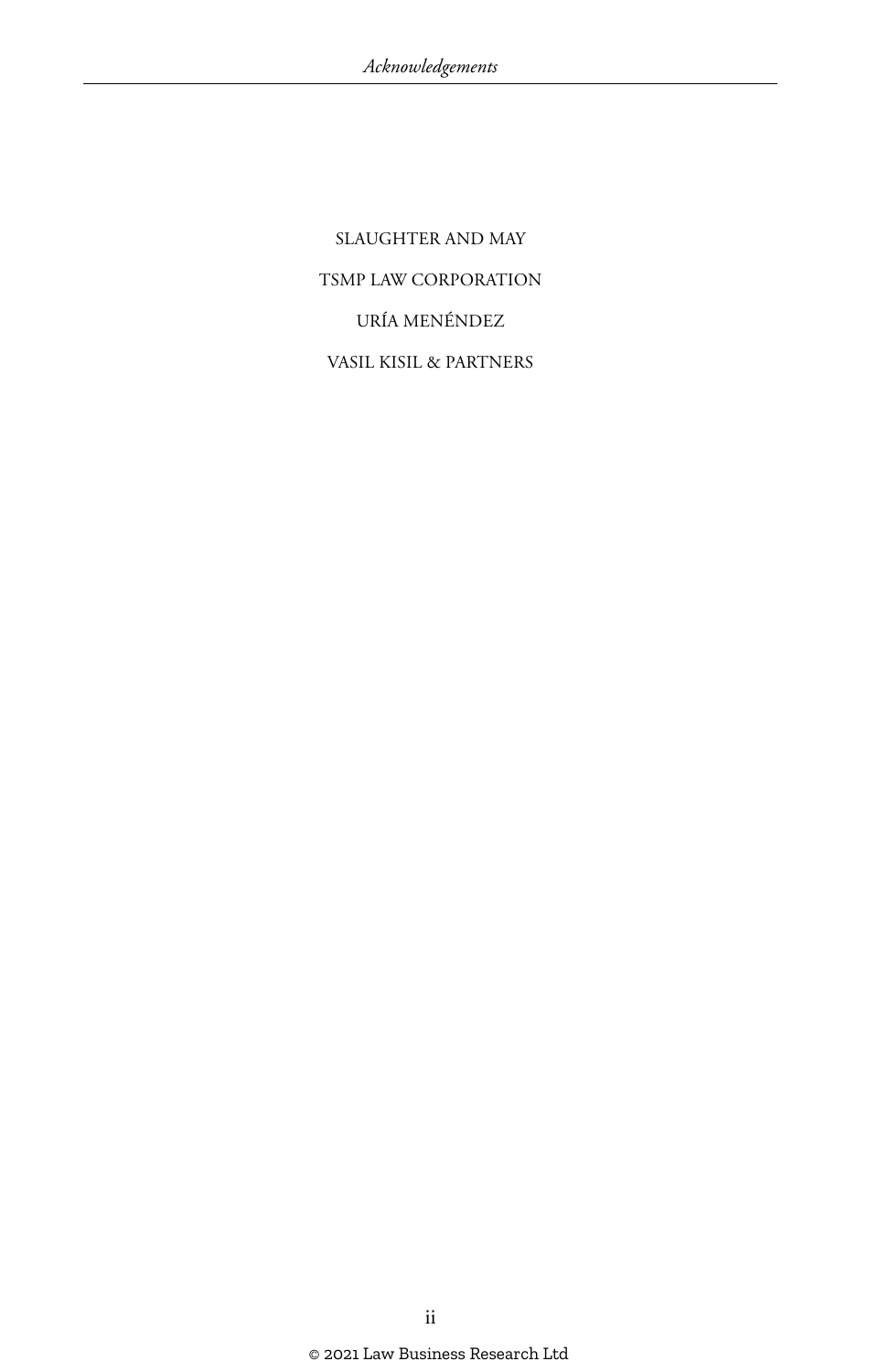# CONTENTS

| John Nevin |                                                 |
|------------|-------------------------------------------------|
| Chapter 1  | John Nevin                                      |
| Chapter 2  | Pedro Nicholson and Delfina Calabró             |
| Chapter 3  | Anthony J Cordato                               |
| Chapter 4  | Tibor Fabian and Markus Uitz                    |
| Chapter 5  | Ariane Brohez and Christophe Laurent            |
| Chapter 6  | Franco Grotti and Guilherme de Toledo Piza      |
| Chapter 7  | Stella Strati and Stylianos Trillides           |
| Chapter 8  | Torben Mauritzen                                |
| Chapter 9  | Fabio J Guzmán Ariza and Alfredo Guzmán Saladín |
| Chapter 10 | John Nevin                                      |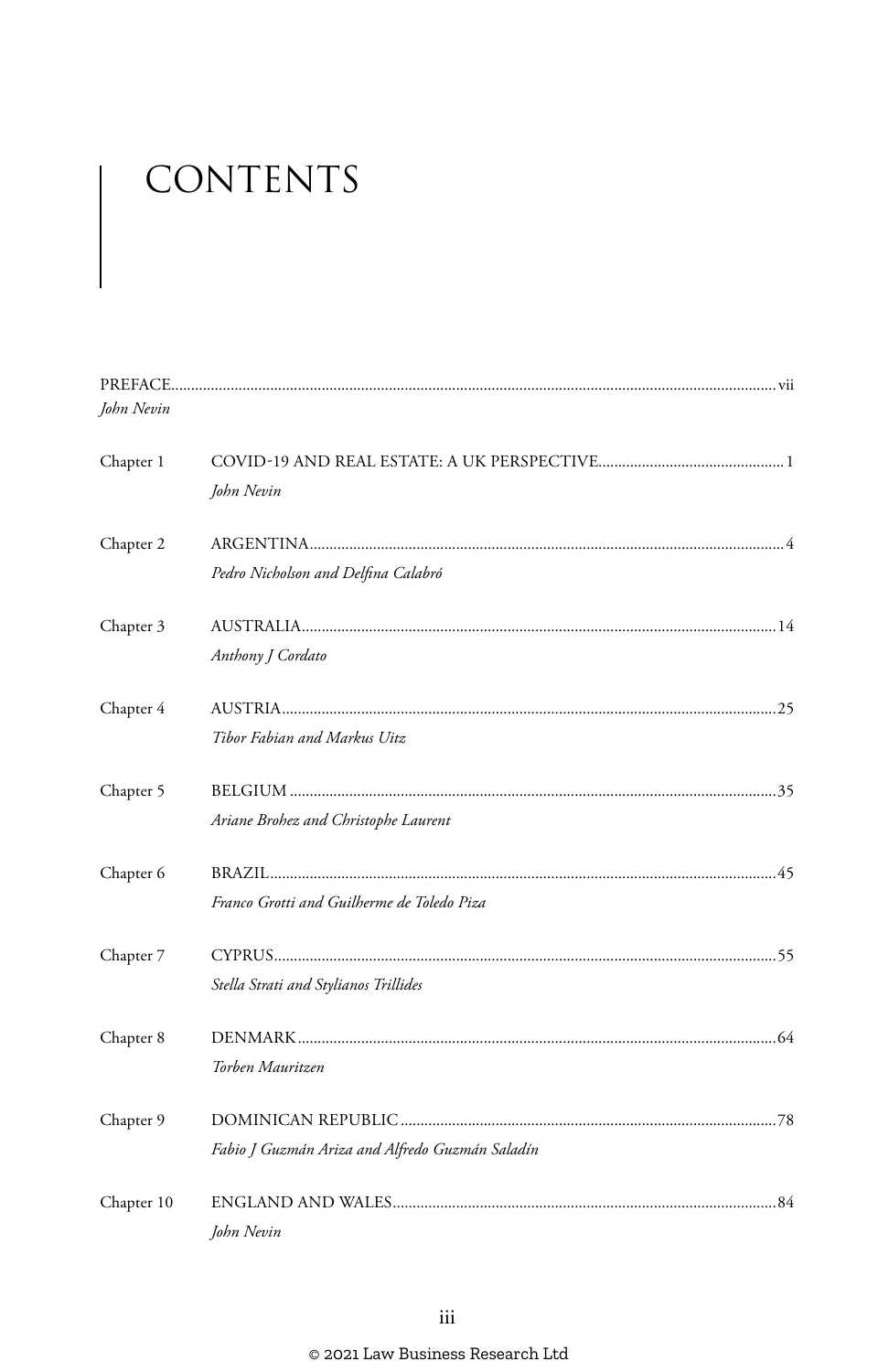| Chapter 11 |                                                                                           |  |
|------------|-------------------------------------------------------------------------------------------|--|
|            | Pierre Gebarowski and Alexandre Blestel                                                   |  |
| Chapter 12 |                                                                                           |  |
|            | Jan Bonhage and Thomas Lang                                                               |  |
| Chapter 13 |                                                                                           |  |
|            | Dennis Li                                                                                 |  |
| Chapter 14 |                                                                                           |  |
|            | Diarmuid Mawe, Craig Kenny and Katelin Toomey                                             |  |
| Chapter 15 |                                                                                           |  |
|            | Norio Maeda, Takuya Shimizu, Akihiro Shiba, Yujin Gen, Yuto Tokoro and<br>Masato Morizuka |  |
| Chapter 16 |                                                                                           |  |
|            | Serge Hoffmann and Philippe Eicher                                                        |  |
| Chapter 17 |                                                                                           |  |
|            | Max van Drunen, Leen van der Marel, Kirsy Corten and Thijs Homveld                        |  |
| Chapter 18 |                                                                                           |  |
|            | Manolito A Manalo and Joan Roshen M Dueñas                                                |  |
| Chapter 19 |                                                                                           |  |
|            | Valentin Creața                                                                           |  |
| Chapter 20 |                                                                                           |  |
|            | Sergey Kolobov                                                                            |  |
| Chapter 21 |                                                                                           |  |
|            | Jennifer Chia and Lena Yeo                                                                |  |
| Chapter 22 |                                                                                           |  |
|            | Pieter Hugo Niehaus and Chloë Merrington                                                  |  |
| Chapter 23 |                                                                                           |  |
|            | Jin Ho Song, David H Pyun and Sang Min Lee                                                |  |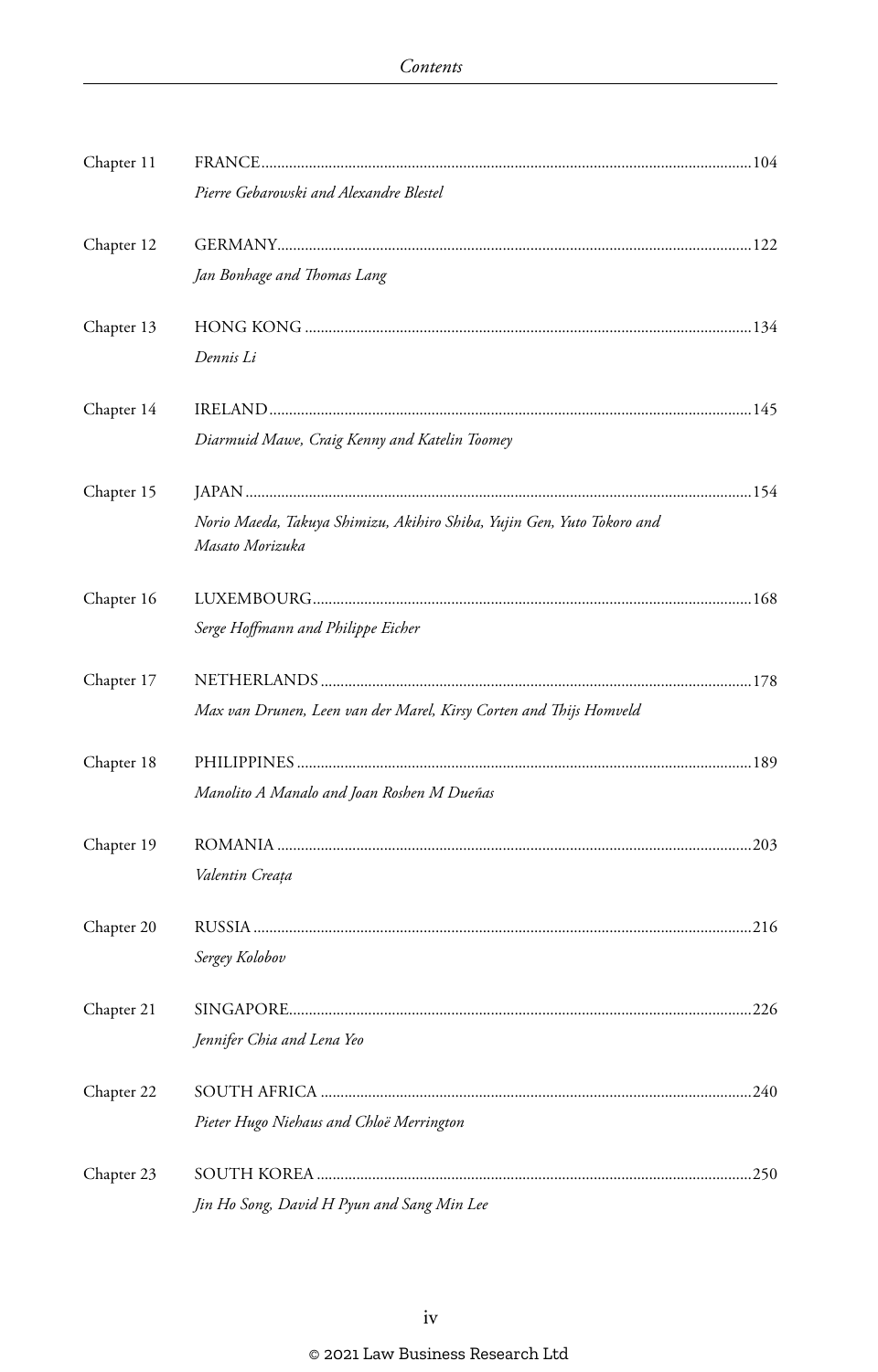| Chapter 24 |                                                             |  |
|------------|-------------------------------------------------------------|--|
|            | Diego Armero and Belén Simbor                               |  |
| Chapter 25 | .269                                                        |  |
|            | Andreas F Vögeli, Oliver Zbinden, Annina Fey and Anne Huber |  |
| Chapter 26 | .279                                                        |  |
|            | Tananan Thammakiat, Susumu Hanawa, Namita Tangpitukpaibul,  |  |
|            | Chaveeporn Vithayanupong and Tanyamai Thanissranont         |  |
|            |                                                             |  |
| Chapter 27 | .292                                                        |  |
|            | Alexander Borodkin, Roman Riabenko and Mariia Chaban        |  |
| Chapter 28 |                                                             |  |
|            | Meredith J Kane                                             |  |
| Appendix 1 |                                                             |  |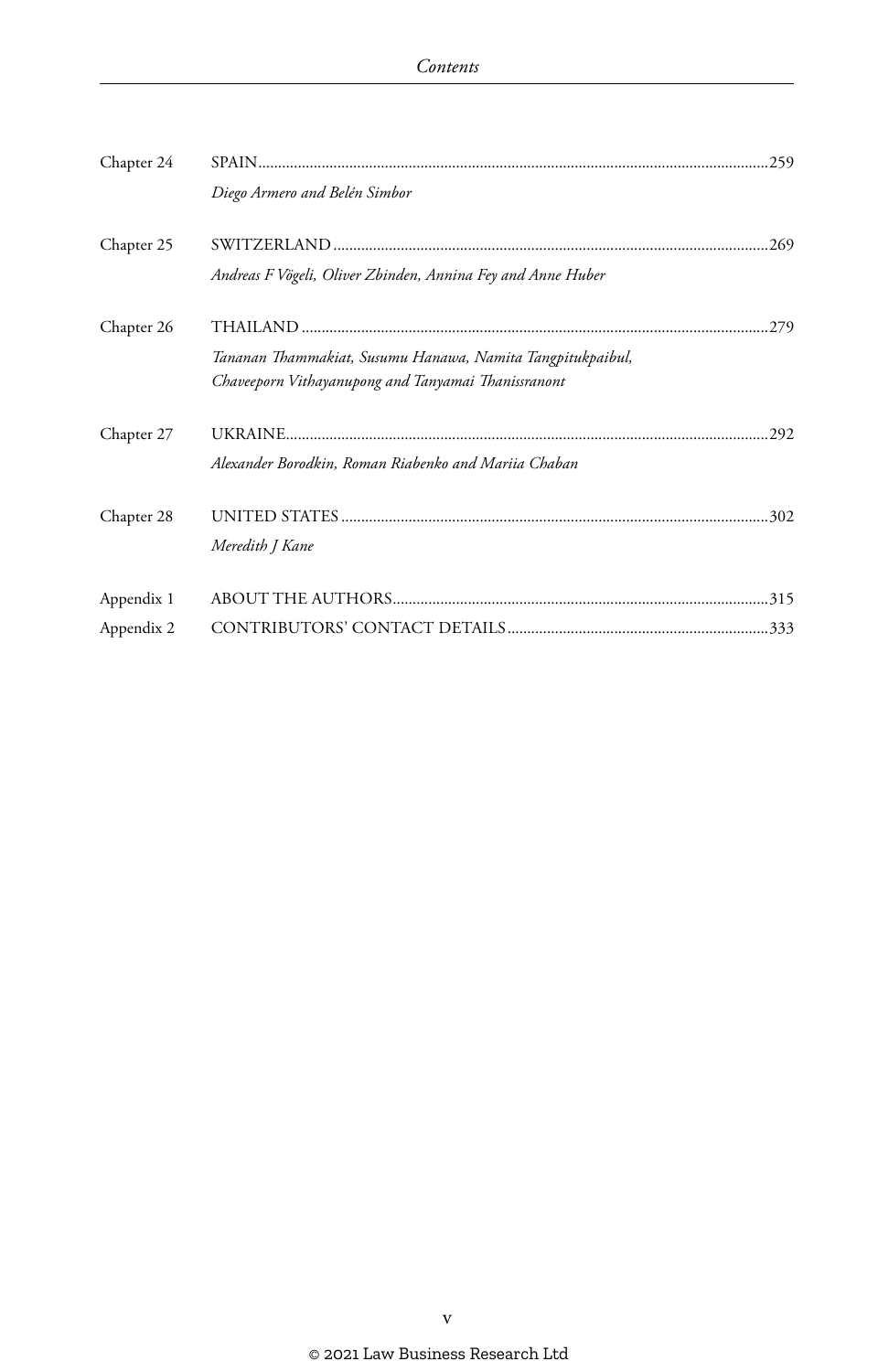# PREFACE

Just as the ninth edition of *The Real Estate Law Review* was being published, the world was thrown into total confusion by the rapid spread of a deadly new disease. Covid-19 has affected the global economy like nothing this generation has experienced, with every major jurisdiction forced into a series of lockdowns. However, it must not be forgotten that the pandemic is primarily a human tragedy with more than 93 million cases globally and 2 million deaths. As we begin to see light at the end of the tunnel, the global health crisis will undoubtedly complete its transition into an economic one, with significant global debt and widespread unemployment. Covid-19 will leave its mark on all aspects of how we live and work, including each and every sector of the global real estate market.

A great deal has happened since the first edition of *The Real Estate Law Review* appeared in 2012, but nothing more significant than the covid-19 pandemic, a truly global crisis. This tenth edition of *The Real Estate Law Review* will continue to prove its worth by providing readers with an invaluable overview of how key markets across the globe operate and how they react to major world events. Covid-19 has served as a stark reminder that it is no longer possible to look at domestic markets in isolation. Investors and their advisers need to understand real estate assets in the context of global events, and *The Real Estate Law Review* continues to help its readers to do just that.

This edition extends to 27 key jurisdictions around the world, and I am very grateful to all the distinguished practitioners for their insightful contributions. Each chapter has been updated to highlight key developments and their effect on the relevant domestic market. Together, the chapters offer a helpful and accessible overview of the global real estate market. Overseas investors are key influencers in most markets, and it is vital that practitioners are able to advise on a particular deal in the light of an understanding of their client's own jurisdiction.

In the year that the UK finally left the EU and Joe Biden became president of the United States, the significance of Brexit and American politics have been put into perspective by the covid-19 pandemic. Covid-19 is a truly global issue affecting every jurisdiction and, of course, its real estate market. In the background, and almost forgotten, Brexit and the associated economic and political fallout has continued to be a concern for the UK economy and its real estate markets. Although investment volumes fell off a cliff in the first half of the year, we have started to see interest from both overseas and domestic investors, underlining the continued importance of UK real estate as an investment asset. The world's cache of investment capital is likely to prompt a surge in investment activity once some degree of confidence returns. The UK, and London in particular, seem certain to remain attractive to overseas investors looking for a safe haven for their funds. The next few years will undoubtedly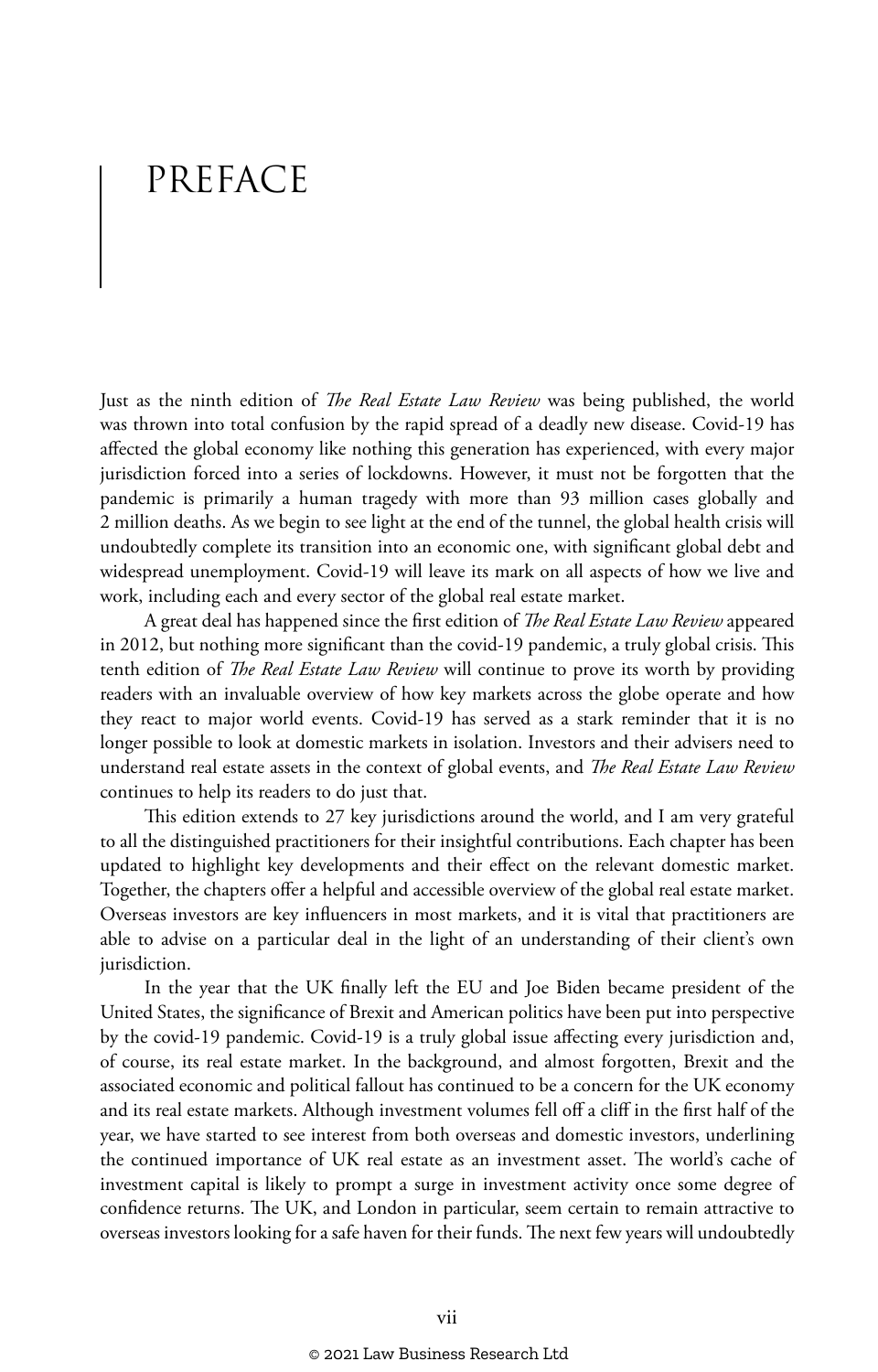be challenging as we begin the road to recovery, but opportunities will arise, and real estate will remain a key part of investment strategies.

Once again, I wish to express my deep and sincere thanks to all my fellow contributors to this tenth edition of *The Real Estate Law Review*. I would also like to thank the members of the Law Review team for their sterling efforts in coordinating the contributions and compiling this edition. Finally, I wish everyone the very best of health for 2021 and beyond.

#### **John Nevin**

Slaughter and May London February 2021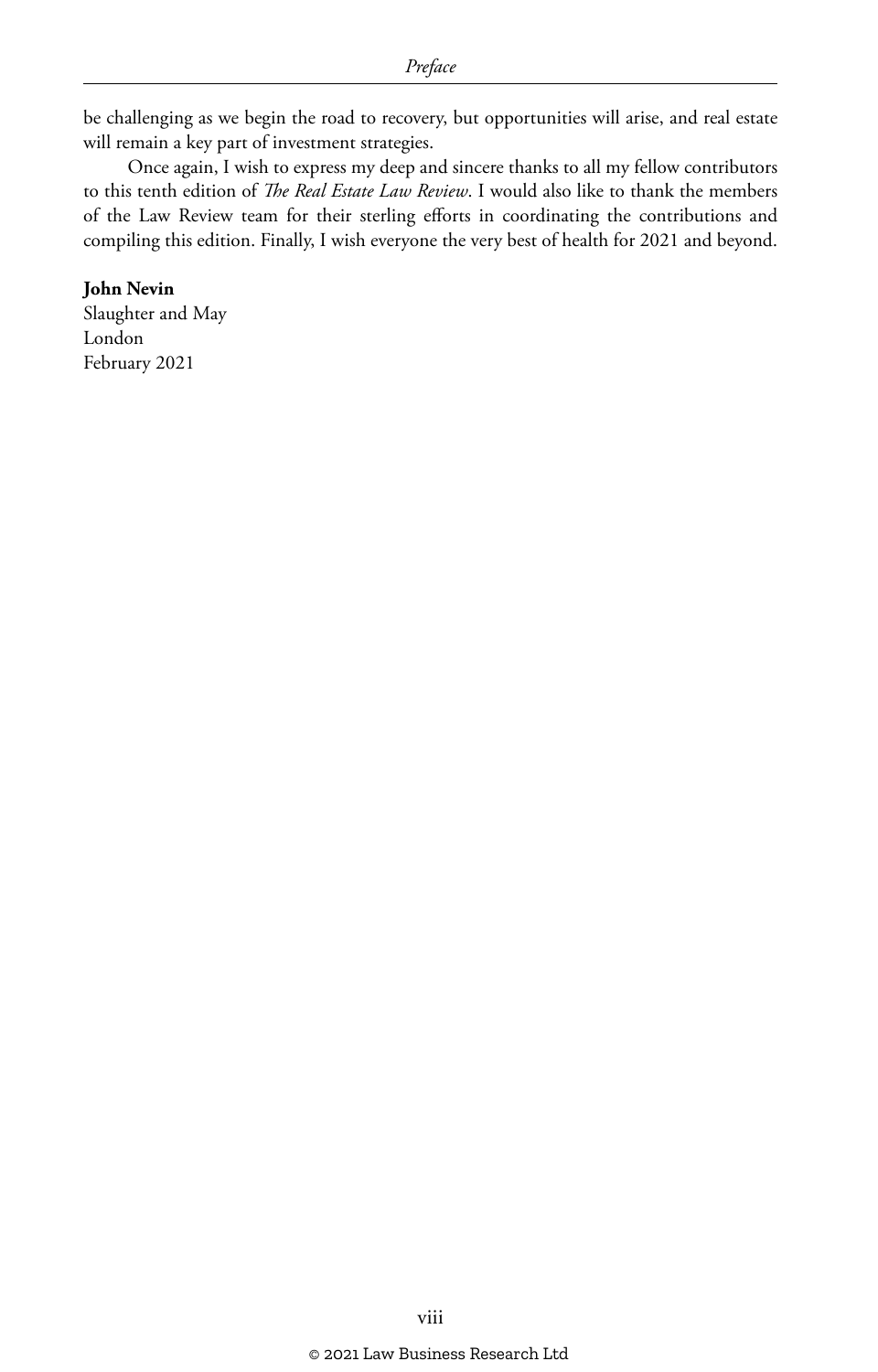## UNITED STATES

*Meredith J Kane*<sup>1</sup>

#### **I INTRODUCTION TO THE LEGAL FRAMEWORK**

The investor in US commercial real estate should be familiar with both the type of investment entity that is used for the interest in real estate being acquired by the investor, as well as the type of ownership interest that the investment entity holds in the underlying real property.

#### **i Ownership of real estate**

Investors typically hold their interests in US commercial real estate through the following investment entities: a limited liability company (LLC), a limited partnership (LP); a real estate investment trust (REIT), a tenancy in common (TIC) or direct investment. Each of these investment entities will be discussed further in Section IV.

The investment entities in turn own the underlying real property asset. The most common forms of ownership of US commercial real estate are fee simple title and ground leasehold title.

In fee simple title ownership, the ownership entity owns all right, title and interest in the real estate asset, including the right of free alienation of the asset. The fee simple estate is not limited in duration, and there is no superior titleholding estate. A fee simple estate is subject only to liens and encumbrances that are superior to the estate by reason of an express grant of priority by the fee simple owner, such as a mortgage or an easement that expressly encumbers the fee simple estate.

Where a fee simple owner wishes to convey a long-term interest in the real estate asset to a third party but wishes to retain the underlying fee title, typically for reasons of taxes or inheritance, the fee owner will commonly enter into a long-term ground lease that will enable a third party to lease, develop and operate the real estate for the lessee's account. Ground leases are usually of at least 49 years' duration, and are often 99 years or longer. These long terms are necessary for the ground lessee to finance the development of the real estate and to amortise its equity investment in development of the real estate. A ground lease is a fully net lease, where the lessee develops, finances, operates, maintains and insures the property for its own account. Financing for the acquisition and development of the leasehold interest is secured solely by the lessee's interest in the ground lease, and not by the fee interest itself, which remains superior to the lease and the financing. From the standpoint of the safety of a real estate investment, a ground landlord's position under a ground lease, where the lessee has invested in improving the real estate, is among the most secure investments available.

<sup>1</sup> Meredith J Kane is of counsel to the real estate department at Paul, Weiss, Rifkind, Wharton & Garrison LLP.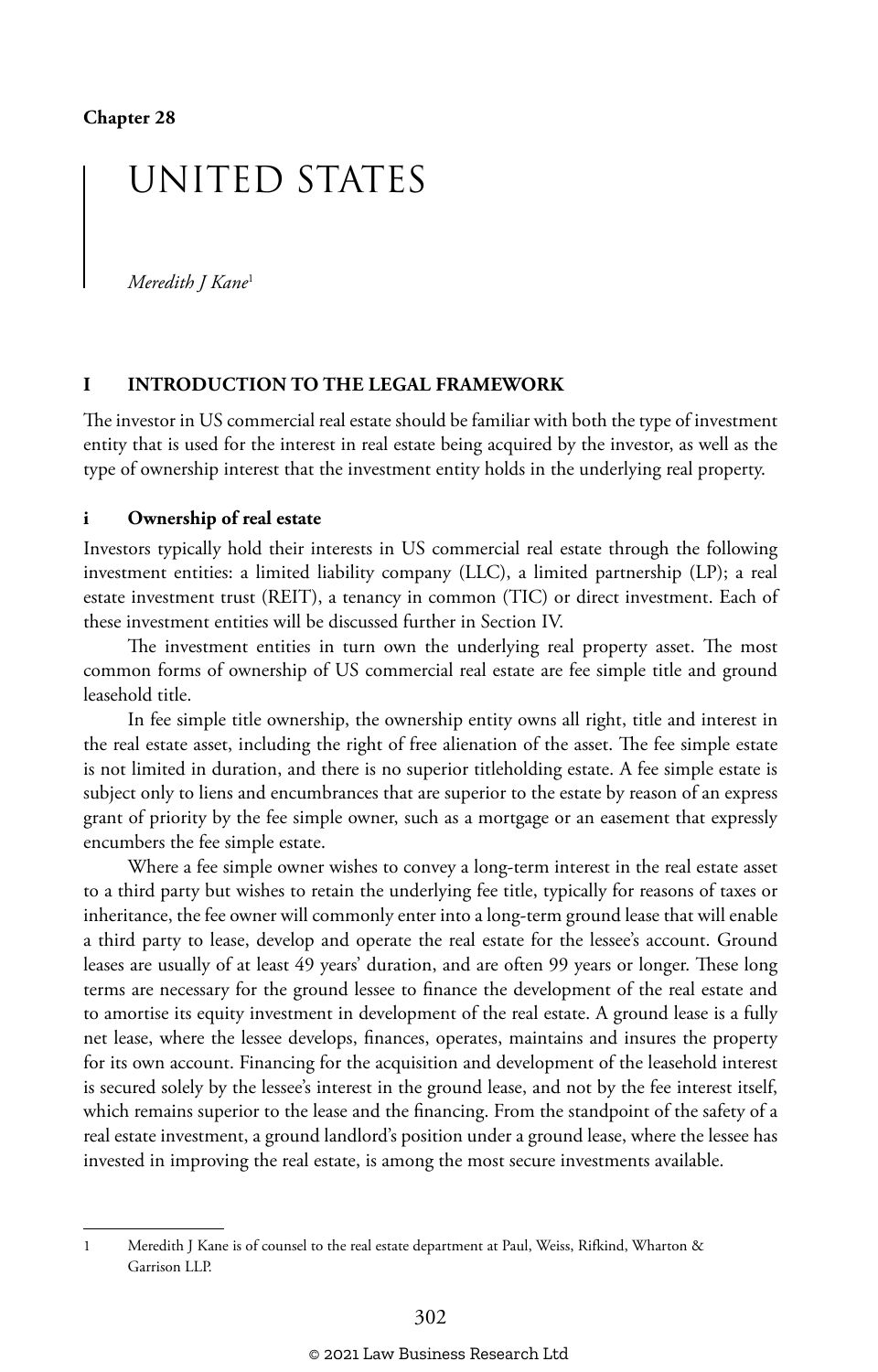#### **ii System of registration**

The system of registration of real estate titles is governed by the laws of each state. The land title registries for each state are administered by local governments (city, town or county), which are subsidiary governmental jurisdictions in each state. Title registration occurs through the recording of deeds, easements, mortgages and other encumbrances in the local registry offices when a transaction is closed. Recording of title documents is necessary to establish priority and right in estate over other competing interests in the same property. It is customary for a buyer or a lender in US real estate transactions to engage a title insurance company at the time of entering into a contract to purchase property to examine the local title registries to determine the ownership of real estate and any encumbrances of record, and to engage a surveyor to determine land boundaries and locations of improvements and easements. At the closing of title transactions, it is customary to purchase title insurance to insure that good title is being acquired by the purchaser, subject only to identified encumbrances. Title insurance is also required by most mortgage lenders, to ensure that the lender's mortgage is a first priority lien on the real estate. The premiums for title insurance vary by state, as do specific endorsements that title insurers are permitted to underwrite. Many state and local governments impose transfer and recording taxes and fees on the transfer or recording of real property titles, based on the dollar value of the consideration paid for the real estate being transferred. Transfer taxes can range from a few tenths of a percentage point to more than 3 per cent.

#### **iii Choice of law**

The laws of each state govern the legal frameworks of both the investment entities and the ownership estates in real property. There is no federal law of real estate applicable uniformly throughout the US to investment entities or forms of ownership in land, other than the commonality of federal income tax law, which helps shape the investment entities used. There is, however, a relatively high degree of uniformity in the state laws governing investment entities, as both limited partnerships and limited liability companies are governed by uniform acts written by uniform law commissions, which have been adopted with little variation as the laws of each state.

Choice of law in real estate transactions can vary based on the transaction document in question. Ownership entities will usually be established either under Delaware law (which has become the standard for sophisticated financing transactions, including securitised financing) or the law of the state in which the real estate is located. One advantage to forming an entity under the law of the state where the real estate is located is that a Delaware entity will also need to register to do business in the state in which the real estate is located.

Choice of law for deeds and title transfers is always that of the state where the real property is located. For financing transactions, it is common for there to be a split in governing law. Notes and loan agreements are often governed by New York law, which has become a standard commercial jurisdiction for lenders, while security documents, such as mortgages and UCC (Uniform Commercial Code) financing statements, are always governed by the law of the state in which the real estate is located. It is important in mortgage transactions for the lender and borrower to retain local counsel in all states where the mortgaged property is located to ensure that the mortgage documents meet state law requirements and are in the proper format to be recorded in the local title registries and enforced under state law.

© 2021 Law Business Research Ltd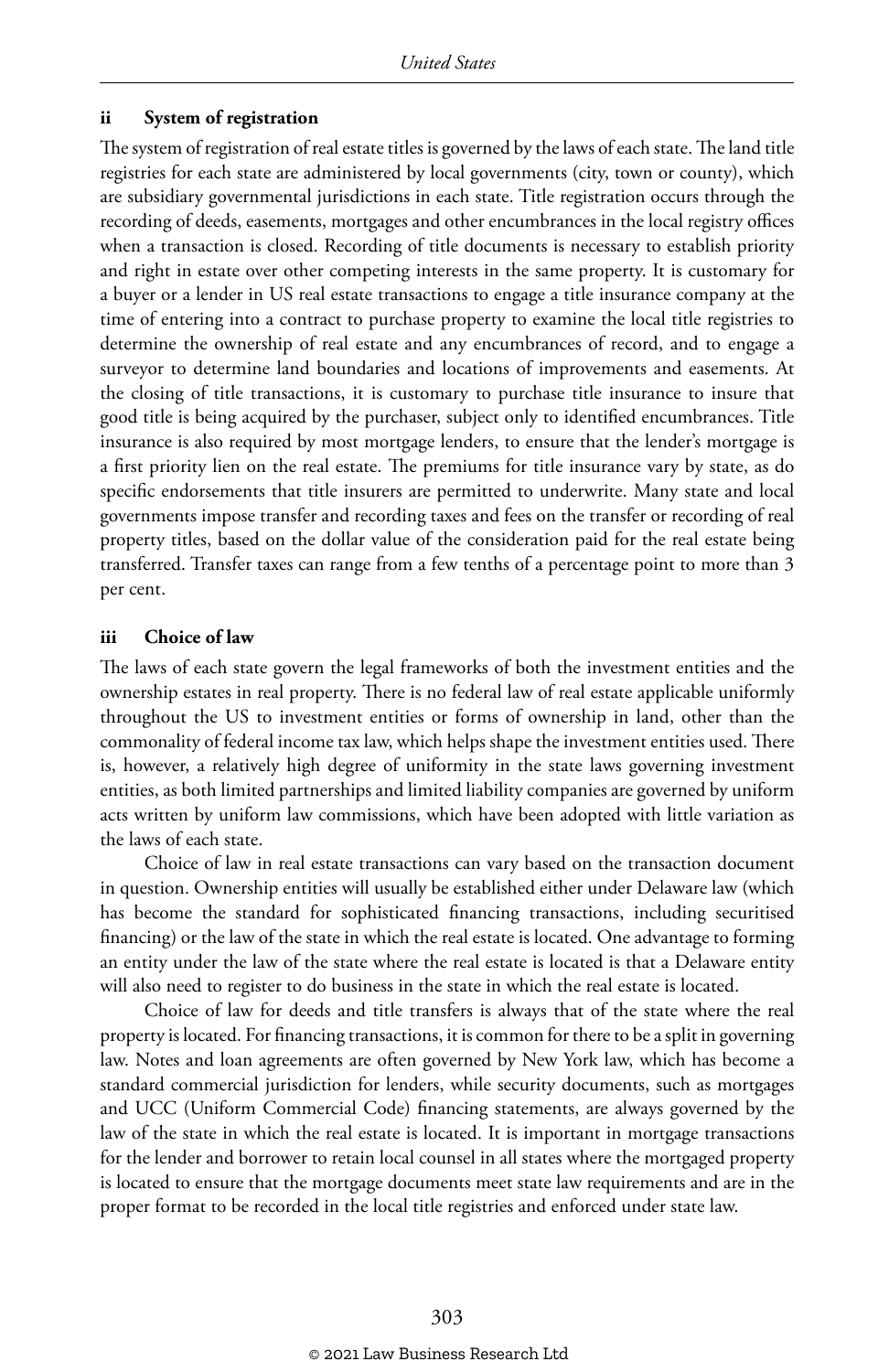#### **II OVERVIEW OF REAL ESTATE ACTIVITY**

The covid pandemic has ushered in a profound period of uncertainty and dislocation of the urban real estate markets in the United States. The closing of office spaces in March 2020 as the world entered covid lockdowns, coupled with the abrupt shutdown of international and domestic tourism and business travel, and of the related services and retail in the central business districts, has led to large-scale vacancies throughout the central business districts of New York City and other major cities. A snapshot of the New York real estate market at the end of the second quarter of 2020 showed a very bleak situation:

- *a* Commercial leasing was off 69 per cent below its five-year quarterly average the lowest quarterly total on record and 30 per cent below the leasing rate at the height of the 2008 financial crisis. New lease commitments have been largely short-term extensions, rather than long-term leases. Office rents are projected to decline by over 15 per cent. The overall rate of office availability is the highest of the twenty-first century, with space offered for sublet by existing tenants exceeding nearly 25 per cent of overall availability, which is considered an unhealthy market. Share prices of the major New York office REITS are off 50 per cent over the year.
- *b* Citywide investment sales transaction volume buying and selling of commercial property – declined by 32 per cent and consideration declined 54 per cent year-overyear.
- *c* The residential rental market has median net effective rents down over 10 per cent and a vacancy rate exceeding 5 per cent, which is the highest in over 50 years.
- *d* Retail vacancies in Manhattan have hit record numbers. Common practice for nearly every retailer has been to negotiate (and litigate, where negotiation failed) to reduce their lease rents during the shutdown months, with rent reductions sought for the remaining lease term as well. Storied retailers, both specialty and department store, have been declaring bankruptcy and closing mall and free-standing stores.
- *e* Hotels have been extremely hard hit. Over 20 per cent of all loans were delinquent over the course of the year. Hotel investment sales transactions declined 70 per cent, consideration declined 81 per cent and the average price declined 37 per cent year-overyear. Over 20 per cent of New York City's hotel rooms may have permanently closed.
- *f* Ridership on the NYC subway during rush hours was down over 70 per cent (up from a low of 90 per cent at the worst of the pandemic), and on suburban trains has fallen over 85 per cent. The Metropolitan Transportation Authority, which operates New York City subways and regional commuter rail systems, faces projected revenue losses of US\$14 billion for 2020–2021, 41 per cent of its total budget. It is looking at postponing key aspects of its US\$51 billion capital programme indefinitely, and instituting service cuts by up to 40 per cent on major subway lines.
- *g* The New York City budget is facing a deficit of US\$10.4 billion out of a total proposed 2021 fiscal year budget of US\$88 billion. New York State anticipates a US\$8–US\$9 billion shortfall for 2021, with projected state tax revenue declines of up to US\$64 billion through 2024. Among the taxes that New York City and New York State, as well as the Metropolitan Transportation Authority, rely on are a host of real estate transaction taxes (real property transfer tax, mortgage recording tax, commercial rent tax, hotel occupancy tax), all of which are down by double-digit percentages.

As at the end of 2020, the overall success of the 'work from home' experience in office work has led to a general expectation that the office market will be permanently changed as a result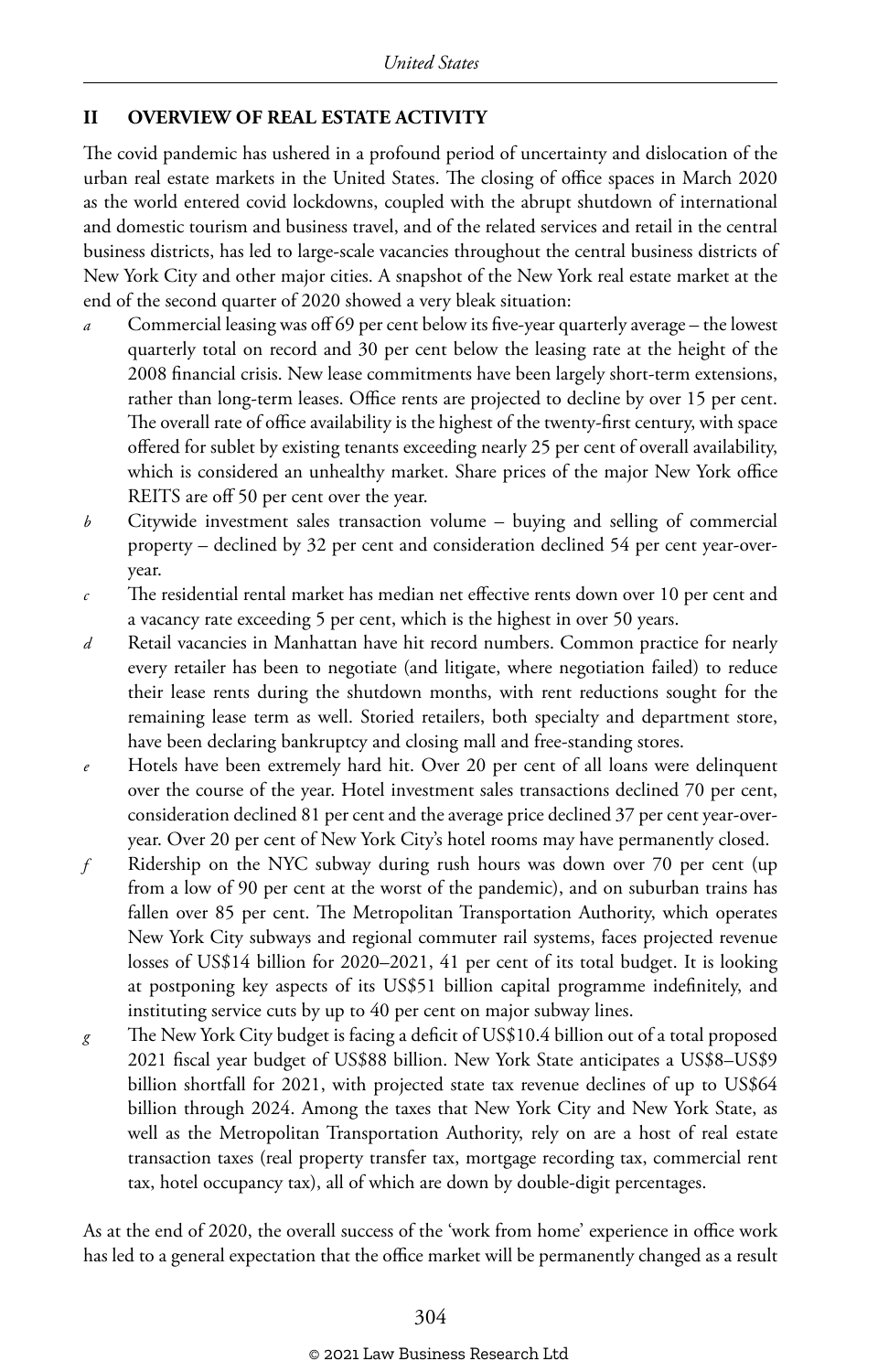of the pandemic. With it go the central business retail and services markets that depend on a core daily central business district population, as well as patterns of housing and commuting that favoured location in high-cost areas close to high-paying jobs. Among the unresolved questions are:

- Is this finally the opportunity for more far-flung locations to break the stranglehold that the 'gateway cities' have held on economic development, and to broaden the base of economic and real estate activity across the country?
- *b* What changes in real estate product types will be in demand for the new live-work paradigm?

Much has been written anticipating the future of cities, the future of the workplace and the future of housing and commuting patterns, all of which will play out in the years to come. One bright spot in a year of bleak news was the market for warehousing and logistics space, which is in high demand as retail sales shift increasingly to e-commerce. Projections are for net absorption to reach nearly 250 million square feet in 2021 – more than the previous five-year annual average. This will spur both new construction, which is already at near-record levels, and conversion of vacated retail space.<sup>2</sup>

#### **III FOREIGN INVESTMENT**

The US commercial real estate markets remain an attractive investment target for foreign capital seeking a stable political environment and stable currency. Commercial real estate remains a relatively attractively priced asset, with the potential to generate substantial operating income and capital gains as markets continue to expand. Because of the global covid-19 pandemic, 2020 was an atypical market. For 2018 (the previous period for which reliable statistics are available), direct foreign investment in commercial real estate totalled US\$94.9 billion. The major source of foreign capital was Canadian funds, which accounted for nearly 50 per cent of 2018 foreign investor activity. There was a noticeable drop-off in volume coming from Chinese investors due to the tighter monetary policies in that country, but capital investment from other parts of Asia, especially Singapore, Japan and Hong Kong, continued to be strong. 'Platform' or entity-purchase deals led the foreign investment market, with several sizable deals for mall and office space operators. Foreign capital continued to move beyond core gateway markets and into other property types aside from office and hotels, such as industrial, multifamily and alternatives that include medical office, healthcare and data centres. This represents a marked expansion of investment strategies beyond prior years, in which foreign investors heavily focused on high-quality assets in primary office markets. Multifamily assets purchases represented about US\$15 billion in foreign capital, representing a 30 per cent increase over the prior year.<sup>3</sup> Following a trend that domestic investors also initiated this year, given the high pricing of real estate assets in primary markets, increased foreign investment was deployed to purchase assets in secondary and tertiary US markets.

Foreign investment in luxury US residential real estate dropped significantly in 2018. For 2018, foreign homebuyers dropped off 36 per cent from the previous year, purchasing only US\$78 billion in properties, compared with US\$121 billion in the preceding year. Chinese

<sup>2</sup> Source: CBRE Industrial and Logistics: 2021 US Real Estate Market Outlook.

<sup>3</sup> Source: National Real Estate Investor, March 11, 2019, citing Real Capital Analytics study. Newmark Knight Frank, 'Foreign Investment in US Commercial Real Estate', December 2017.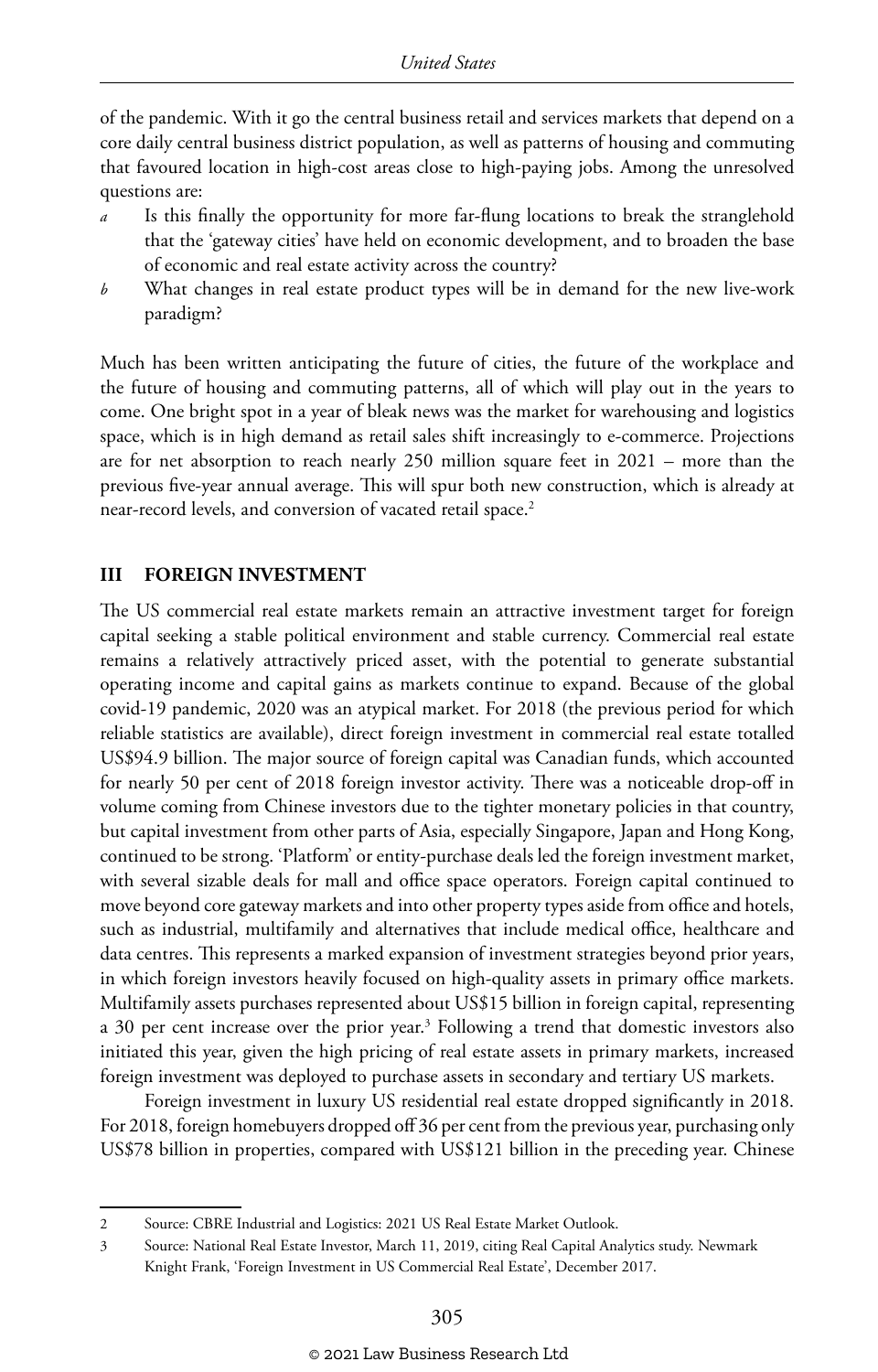buyers dropped off the most, with purchases falling 56 per cent to an estimated US\$13.4 billion of residential property. Florida, California and Texas were the top destinations for foreign home buyers.4 Notable were the declines in all-cash purchases, as well as the decline in purchases of ultra-luxury condominiums in New York City.

#### **i Foreign Investment in Real Property Tax Act**

Foreign investment in US commercial real estate is generally done through a US-taxpaying entity, in order to avoid the 15 per cent withholding tax provisions of Internal Revenue Code Section 1445(a), implementing the provisions of IRC Section 897, the Foreign Investment in Real Property Tax Act (FIRPTA). The most commonly used US-taxpaying entity for foreign investment is a US corporation that is a wholly owned subsidiary of the foreign investor. As with LLCs and LPs, corporations are also organised under state law, usually either Delaware or the state in which the real estate is located. The foreign investor is thus subject to US income tax with respect to the ownership and operations of US real estate, including capital gains taxes on dispositions. At the end of 2015, long-sought amendments to FIRPTA were enacted into law, expanding exemptions from US taxes for foreign pension funds that invest in US REITs or directly in real estate, thus putting foreign pension funds on similar a tax footing to US-based pension funds. This change is intended to, and expected to, increase foreign pension fund investment in US real estate.

Loan activity by a foreign lender to an unrelated US borrower, where the lender is domiciled outside of the US, and where the loan is sourced and negotiated outside the US, is not subject to US withholding tax.

#### **ii EB-5 Immigration Program for Investment in Job Creation**

An incentive for foreign investment which has become increasingly widespread in use over recent years is the EB-5 programme, under which a foreign national becomes entitled to receive an employment-based fifth preference (EB-5) immigrant visa in return for investing in a new commercial enterprise within a US government-designated regional centre. New federal rule-making in 2019 tightened requirements for both investments and visas, in response to perceived programme abuse in recent years. The new required investment is US\$1.8 million of foreign capital (up from US\$1 million in prior years), which is reduced to US\$900,000 (previously US\$500,000) for an investment in an area of high unemployment or in a rural area. The investment must create at least 10 full-time US jobs. The EB-5 investment is structured either as a preferred equity investment with a fixed return, or as secured debt. EB-5 investment has become a primary source of low-cost investment capital for real estate development projects, where jobs are generated through construction activity as well as business occupancies. China is the main source of EB-5 investment dollars for US real estate transactions, exceeding 85 per cent of the EB-5 applications over the last five years. The EB-5 programme was recently extended to 30 June 2021, largely as a result of strong lobbying by the real estate industry. Its future after that point is uncertain.

<sup>4</sup> Source: Forbes July 18, 2019, 'Foreign Investment in US Real Estate Plunges'.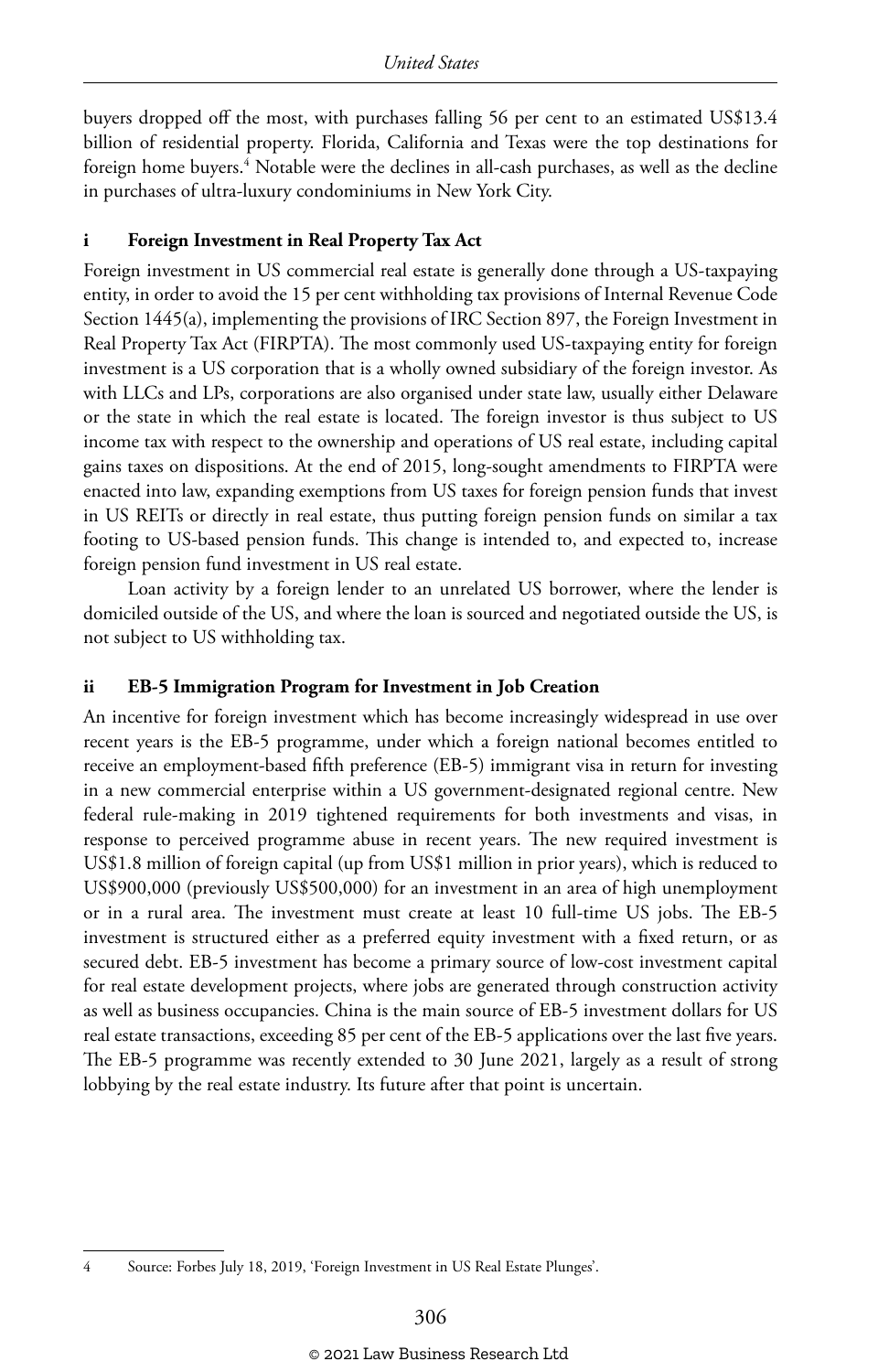#### **iii Committee on Foreign Investment in the United States (CFIUS)**

New federal regulations went into effect on 13 February 2020 that expanded the authority of the Committee on Foreign Investment in the United States (CFIUS) to examine national security risks posed by foreign deals. Under CFIUS, a Treasury Department-chaired interagency body reviews the national security risks of proposed cross-border transactions, and has the power to reject transactions which threaten to impair US national security. Real estate, which historically had been exempt from CFIUS, is now subject to reviews by the inter-agency panel, exposing a greater number of deals to the risk of rejection by the US government. The new regulations grant CFIUS the authority to review foreign investment in real estate that: (1) is located within, or will function as part of, an airport or maritime port; (2) is in close proximity to a US military installation or another facility or property of the United States government that is sensitive for reasons relating to national security; (3) could reasonably provide the foreign person the ability to collect intelligence on activities being conducted at such an installation, facility, or property; or (4) could otherwise expose national security activities at an installation, facility, or property to the risk of foreign surveillance if the investment gives the foreign investor certain property rights. The new regulations offer a path for companies based in Australia, Canada and the UK – key US allies – to win exceptions to avoid CFIUS inspection.

#### **IV STRUCTURING THE INVESTMENT**

Real estate ownership is typically structured so that an entity with limited liability is the owner of the direct fee title or ground leasehold interest in the real estate. The investors hold interests in these entities, rather than directly owning the title to the real estate. The most common types of limited liability entities that own real estate assets are the LLC, the LP and the REIT.

LLCs and LPs are organised under state laws, most commonly either Delaware law or the laws of state in which the real estate is located. An LLC is managed by a manager or a managing member, and an LP is managed by a general partner. The investors are typically non-managing members or limited partners in the property-owning entities.

A major advantage of an LLC or LP structure is that an investor is not liable for the debts or liabilities of the title-holding entity beyond the funds invested in the entity. Thus, an investor is insulated from property liabilities through this investment structure, including property-level debt. A second major advantage is that both LLCs and LPs are 'pass-through' entities for federal income tax purposes, meaning that all income and losses of the entity are passed through to the members and taxed solely to the members, with no second level of tax at the entity level. Investors can use income and losses of the property to offset income and losses of other real estate investments for tax purposes, and tax-exempt investors can enjoy fully tax-exempt income. The recently adopted US federal income tax overhaul further advantage the use of pass-through structures by providing for a 20 per cent deduction for all income earned through pass-through entities, before the individual tax rate is applied.

Typical provisions of the LP or LLC agreement describe:

- *a* the capital contributions of the parties, obligations, if any, of the parties to contribute additional capital to the entity, and rights and remedies if a party fails to make required future contributions;
- *b* the decision-making process of the entity, including major decisions that will require approval of all or a majority of the investors;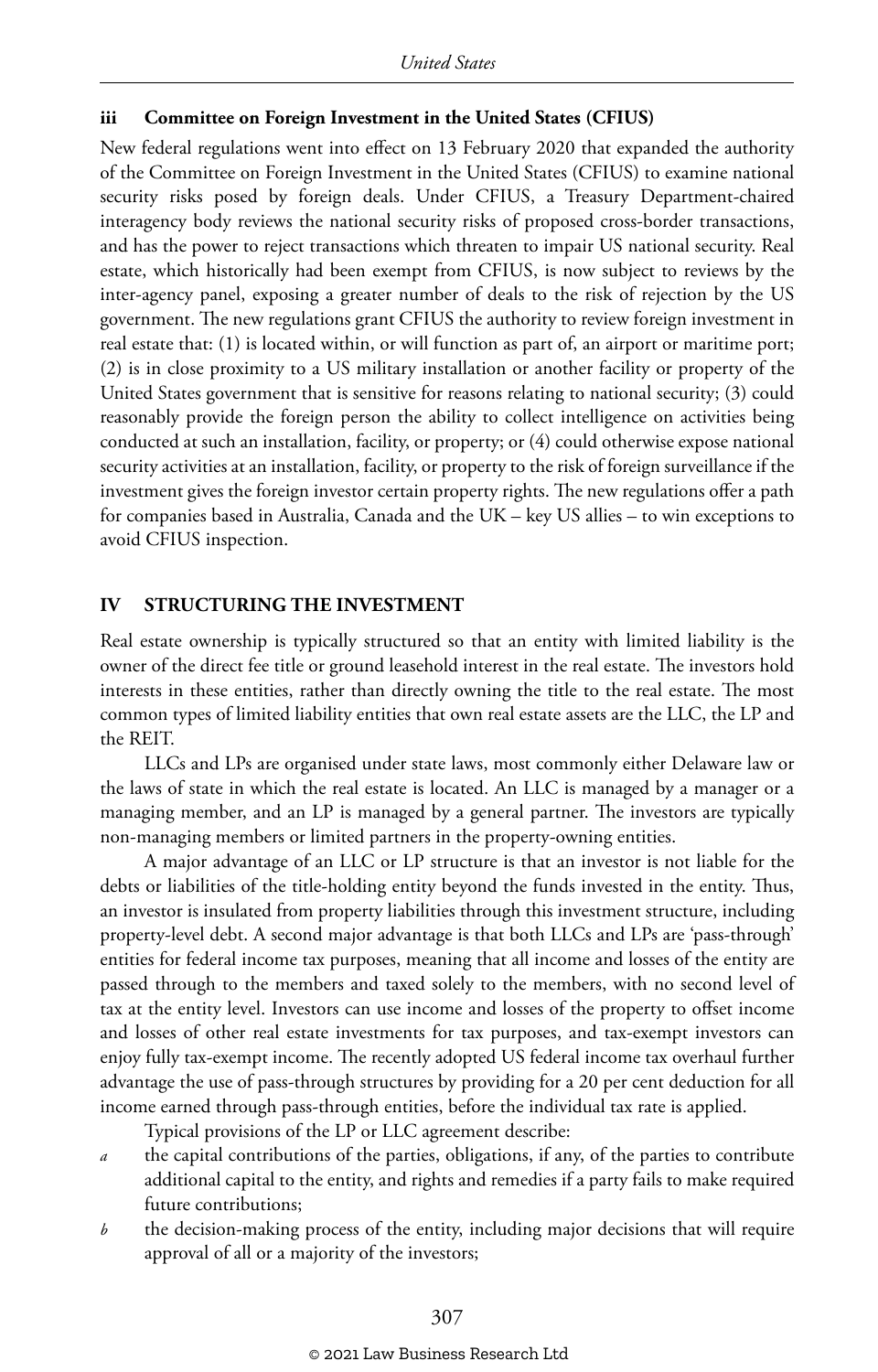- *c* the timing and priority of distributions of available cash and capital proceeds to the parties, including preferred returns and carried or promoted interests;
- *d* allocations of income, gain and loss for tax purposes; and
- exit rights of the parties, including buy-sell rights, forced-sale rights, and provisions governing sales of interests and rights of first offer or refusal.

Another relatively common structure for ownership of real estate is the REIT. This structure, defined by Section 856 of the Internal Revenue Code, is used to hold interests in real estate where maximum liquidity is desired. The REIT is organised as a corporation with shareholders, in which the shares may be publicly or privately traded. In order to enjoy a 'pass-through' tax treatment similar to LLCs and LPs, including the new 20 per cent deduction from taxable income, a REIT is required to meet prescribed IRS requirements, including that it distribute 95 per cent of its taxable income annually, that it invest at least 75 per cent of the value of its total assets in real estate or real estate mortgages, and that it derive at least 75 per cent of its gross income from real property rents, interest, proceeds of sale and similar. Most REITs traded on the US markets today are large corporations with multiple property holdings, usually in a single asset class (residential or office), but often in multiple geographic markets to provide asset diversification to REIT investors.

In addition to their advantages as pass-through tax entities, REITs enjoy an advantage in the marketplace for acquisitions because of their ability to finance acquisitions relatively inexpensively. Although REITs are not permitted to retain earnings, REIT property acquisitions are financed with corporate lines of credit, which provide a relatively less expensive source of financing than property-level debt, or by issuance of new stock.

#### **V REAL ESTATE OWNERSHIP**

#### **i Planning**

Planning and land use issues are largely controlled by states and municipalities, through the mechanism of zoning laws adopted by local jurisdictions. In rural and suburban areas, zoning laws focus on master plans for large-scale developments and related infrastructure, with a focus on controlling density, preserving open space and ensuring that there is adequate water, sewer capacity and other necessary utilities for developments. Preservation of wetlands and natural habitats of endangered plant and animal species are controlled by federal laws, in addition to local zoning laws. In urban areas, zoning laws will prescribe, for each specified zoning district, the uses to which real estate can be put (industrial, commercial, residential or institutional), the density of development (number of square feet of building space per unit of land area), the height, the distance from the property boundaries to the building or buildings, overall architectural configuration of individual buildings, the sizes and configurations of yards and open space and street frontages. Zoning laws often contain incentives or requirements for developers to provide public benefits, such as affordable housing, parks and other public amenities in connection with a new development. Many localities also require preservation of designated landmark buildings. Legal challenges to land use regulations continue to be brought in state and federal courts, which set the limits of how far government can go in regulating the uses to which land can be put without constituting an unconstitutional 'taking' of the private property of the landowner.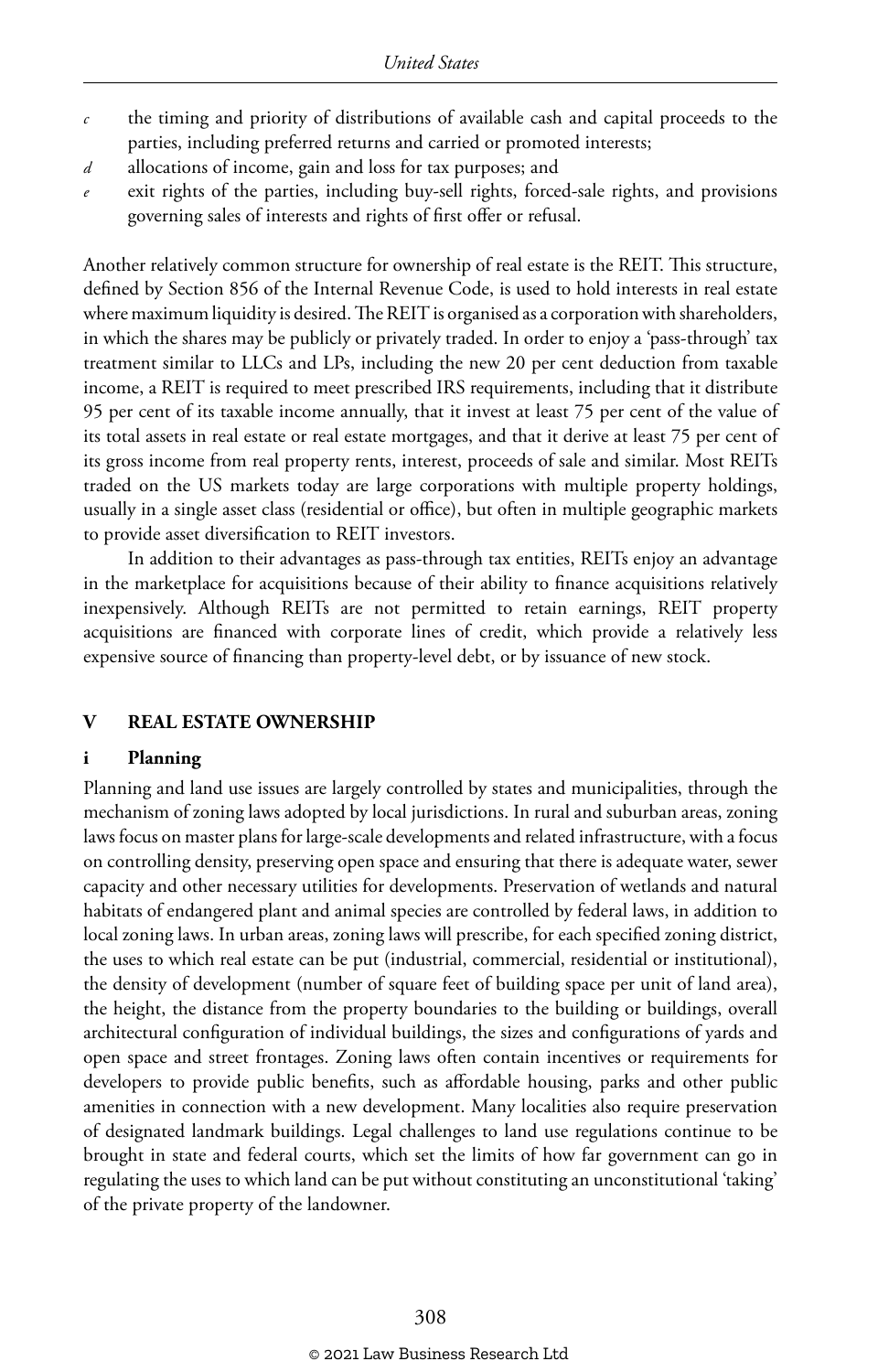#### **ii Environment**

Liability of a landowner for contamination of land and water by hazardous substances is governed by both federal and state laws, and enforced concurrently by federal and state governments. The primary federal laws governing hazardous substances liability are the Comprehensive Environmental Response, Compensation and Liability Act (CERCLA) and Resource Conservation and Recovery Act (RCRA). Both CERCLA and RCRA make the owners and the operators of land financially and legally responsible for hazardous substance contamination of land that they own or operate, as well as any contamination of neighbouring land or water caused by activities on the land they own or operate. Nearly every state has adopted environmental statutes requiring owners and operators to prepare specific plans for approval by the state environmental agencies for remediation of soil and water contamination caused by hazardous substances. Some states require an approved remediation plan to be in place before an owner can transfer title to any property that was used for industrial use. As part of the due diligence investigation for a property acquisition, a buyer will conduct a Phase I environmental study to determine the past uses of the land, and whether any federal or state environmental violations have been noted. If the Phase I study indicates possible environmental liability, a Phase II study, in which soil and groundwater samples are studied, is customarily undertaken prior to property acquisition. A new buyer of property will become liable for clean-up obligations, even if they have occurred in the past, although the new owner will have the right to claim against the prior owner or operator that caused the contamination. Several insurance products are currently available to property owners to protect against unknown liabilities for prior pollution, and are becoming the norm in transactions for sophisticated buyers.

#### **iii Tax**

Many state and local jurisdictions, including towns or counties, impose a transfer tax on transfers of real estate. The amount of tax generally ranges from a few tenths of a percentage point to more than 3 per cent of the consideration paid for the transfer. Nearly all jurisdictions that impose a transfer tax will tax transfers of fee title. Others will also tax long-term ground leases, transfers of majority interests in entities that own real estate and transfers of other title interests, including easements, lease assignments, and air rights. Some jurisdictions will also tax mortgages based on a percentage of the principal amount. These taxes are paid at the time of transfer and recording of the transfer instrument, and are usually (but not always) imposed on the transferor.

#### **iv Finance and security**

The most common forms of security for a real estate loan are a mortgage (which creates a security interest for the lender in the real estate) and a mezzanine pledge (which creates a security interest for a lender in the ownership interests in the entity that owns the real estate). A first-priority mortgage is given to the most senior lender, typically with a loan that does not exceed 50 to 75 per cent of the value of the property. If larger amounts are borrowed, the additional loan will be junior in priority to the mortgage loan, and will be secured by a pledge of the ownership interests in the entity that owns the real estate, and not the real estate itself. Thus, when a first mortgage lender forecloses on a mortgage collateral to enforce its loan, it will ultimately hold a sale of title to the property itself to receive repayment on its loan, and will wipe out all junior liens, including a mezzanine pledge, in the event that the sale proceeds are not sufficient to pay off claims. When the mezzanine lender forecloses on its security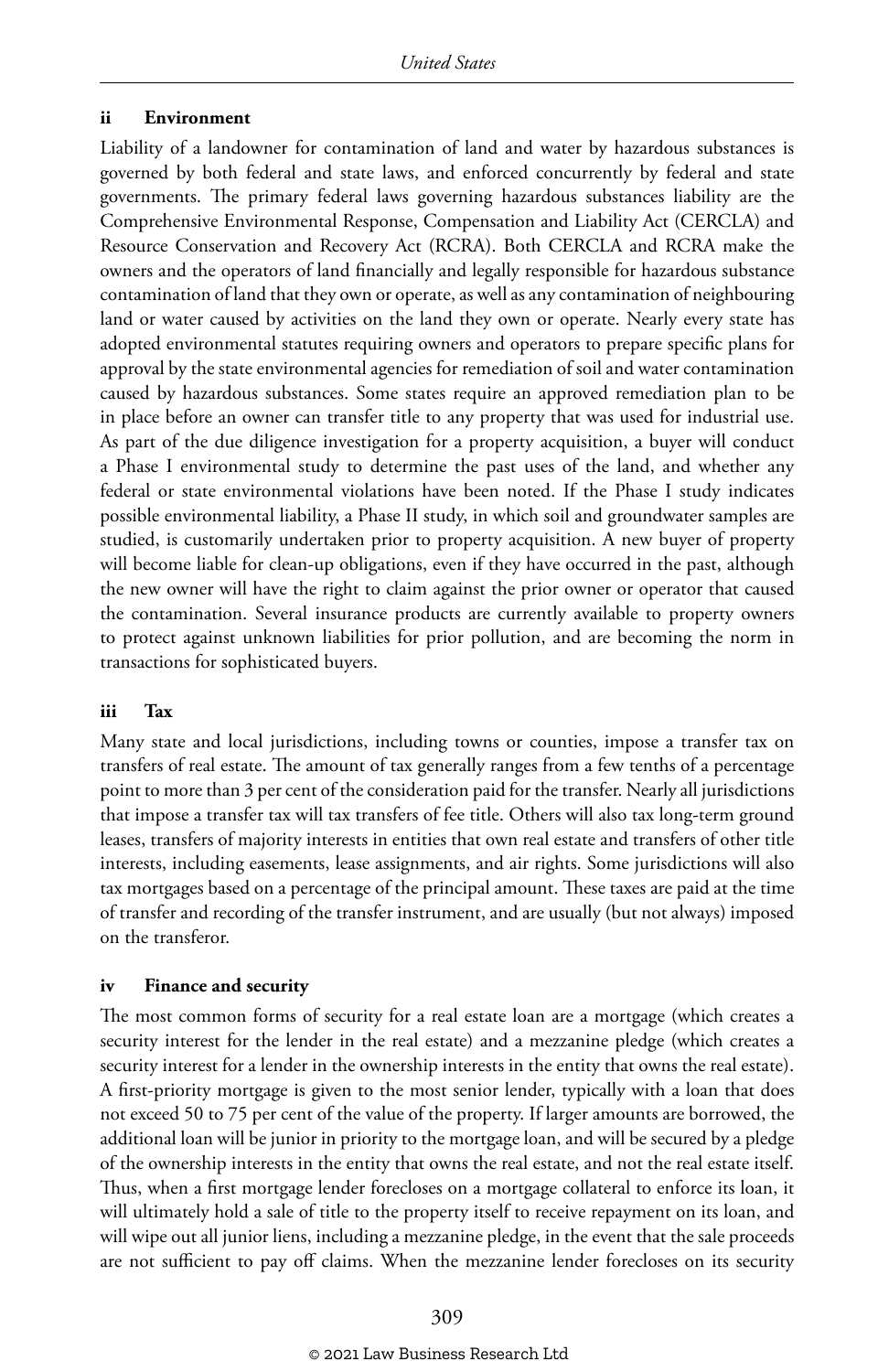interest in the ownership entity, it will take title to the ownership interests of the property subject to the mortgage, and the mortgage will remain intact. Both mortgages and security pledges are subject to and enforced under state laws. While details of the enforcement process vary from state to state, lien priority issues are generally similar. In CMBS, where mortgage loans are pooled into a single trust and securities of differing priorities created in the trust, the enforcement of the underlying mortgages follows the same state law process as for single loans.

#### **VI LEASES OF BUSINESS PREMISES**

Most occupancy by businesses of retail and office space is done through leasing rather than ownership by the business of the space it occupies. The leasing arrangement allows businesses to have maximum flexibility to expand and acquire more space or relocate geographically as needed, and not to tie up scarce capital in real estate.

#### **i Office leases**

Typical provisions of office leases are as follows.

#### *Term and renewals*

Terms are usually 10 to 15 years, often with options to renew for one or two additional five-year periods.

#### *Base rents and operating expenses*

Base rents are either fully net, where the tenant pays a base rent plus its pro rata share of all operating expenses and real estate taxes attributable to the property, or pays a base rent plus its pro rata share of increases in operating expenses and real estate taxes over a stipulated base amount. Base rents will increase on an annual basis, or will increase cumulatively over a five-year period, at a stipulated amount sized to keep pace with anticipated inflation.

#### *Tenant improvements*

An office landlord will pay for initial improvements to the office space, or provide an allowance to the tenant to pay for improvements, and will provide a period of free rent at the beginning of the lease to enable a tenant to complete the work and move in. The cost of these concessions is factored into the rent.

#### *Assignment and subletting*

Tenants may be permitted to sublet with landlord approval, with criteria as to creditworthiness of the successor, and non-competition with landlord's leasing of the building. The tenant will usually be required to give or share any sublease profits with landlord. Tenants are not relieved from lease liability by assigning or subletting, but remain jointly and severally liable with the subtenant.

#### *Building services*

Tenants will often be required to purchase building services, such as electricity, cleaning, air conditioning and building management, through the landlord.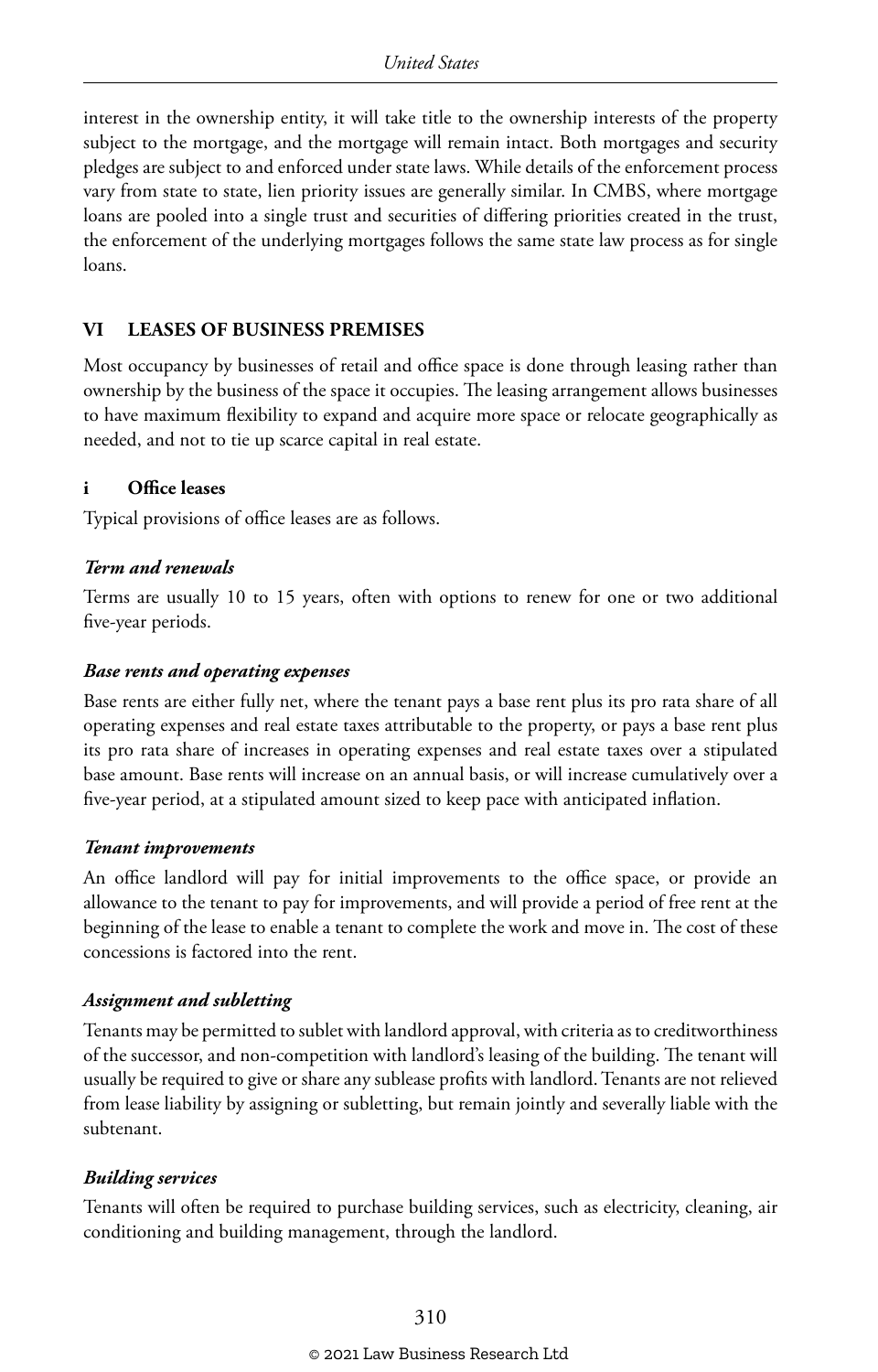#### *Default and termination*

If a tenant defaults in lease performance, a landlord may terminate the lease and evict the tenant by court order from possession of the premises. Even after a lease is terminated and the tenant evicted, the tenant will remain liable for damages equal to the rent under the lease until the landlord finds a replacement tenant (and will thereafter remain liable to pay any shortfall between the lease rent and the new rent).

#### **ii Retail leases**

Retail leases differ from office leases in the following respects.

#### *Terms and renewals*

In today's volatile retail market, a new trend is the short-term (one year or less) 'pop-up' retail lease, with longer extensions after the initial try-out period.

#### *Base rent*

Base rent is usually fully triple-net, and tenants are responsible to pay a pro rata share of property operating expenses and real estate taxes from dollar one, rather than over a stipulated base amount.

#### *Percentage rent*

Retail rents commonly include 'percentage rents', in which tenants pay, in addition to base rent and operating expenses and taxes, a percentage of their adjusted gross sales proceeds over a breakpoint. This enables a landlord to offer a lower going-in base rent, and to share in the upside if sales are robust.

#### *Common area maintenance charges*

In shopping malls and other retail centres where there are large common areas, and tenants benefit from common marketing and promotional activities, there is also a CAM, or common area maintenance charge, paid pro rata by tenants.

#### *Use clauses and continuous operation covenants*

Retail leases, particularly in shopping centres, generally contain strict use clauses identifying the image, branding and products to be carried by the retailer, as well as minimum and maximum hours of operation and a covenant to operate without interruption. Both landlord and tenant will expect radius restrictions on competing operations – the tenant will be restricted from having another identical brand store within a specified radius from the shopping centre, and the landlord will be restricted from having competing brands within the shopping centre, to help ensure the success of the retail operations.

#### **VII DEVELOPMENTS IN PRACTICE**

The following are some of the major recent developments in US real property law and practice.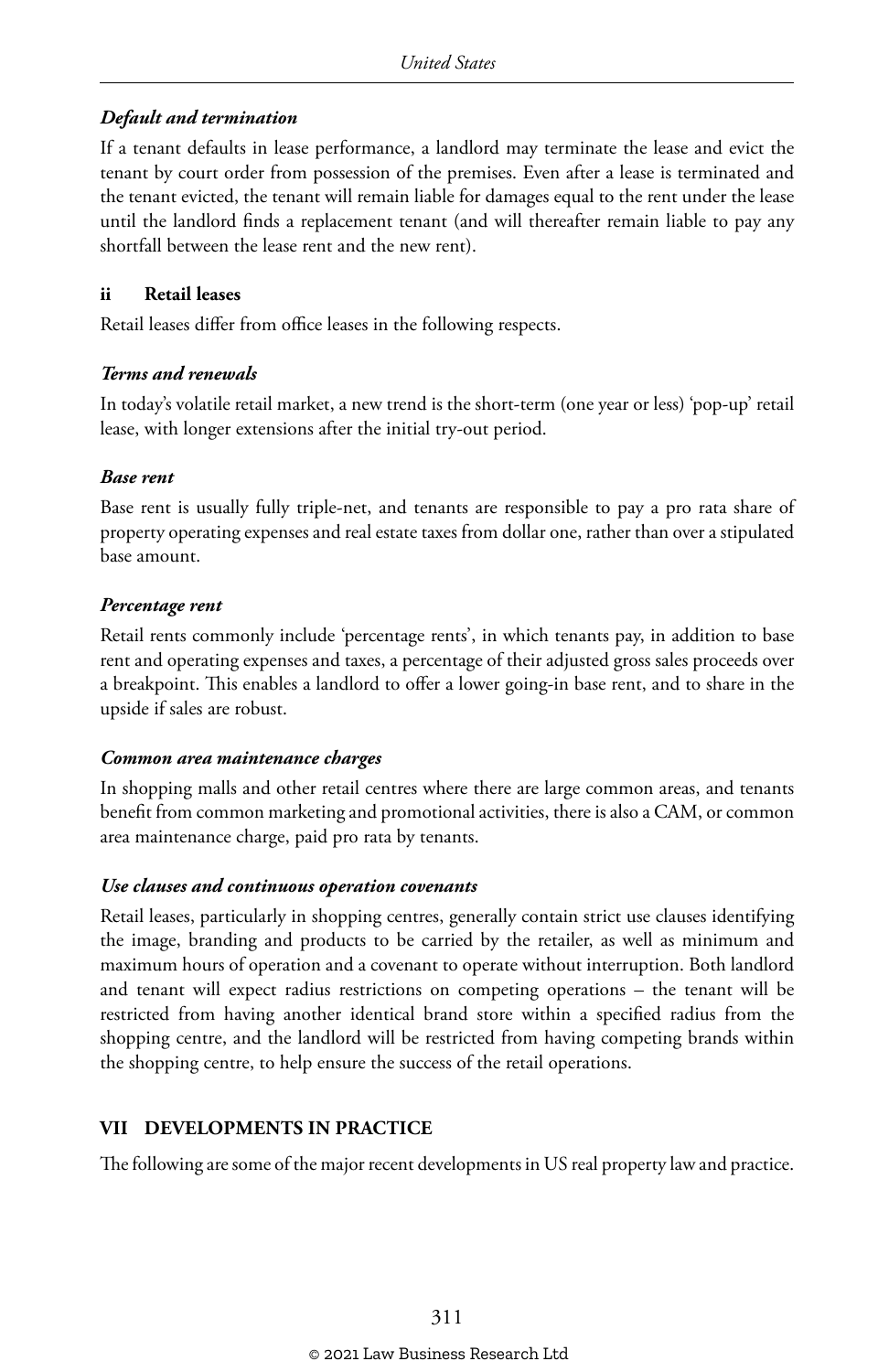#### **i Opportunity zone investments**

The opportunity zone incentive is a new community investment tool established by Congress in the Tax Cuts and Jobs Act of 2017 to encourage long-term investments in low-income urban and rural communities around the US by providing tax benefits to investors. First, investors can defer tax on any prior gains invested in a qualified opportunity fund (QOF) until the earlier of the date on which the investment in a QOF is sold or exchanged, or December 31, 2026. If the QOF investment is held for longer than 5 years, there is a 10 per cent exclusion of the deferred gain. If held for more than 7 years, there is a 15 per cent exclusion of the deferred gain. Second, if the investor holds the investment in the Opportunity Fund for at least ten years, the investor is eligible for an increase in basis of the QOF investment equal to its fair market value on the date that the QOF investment is sold or exchanged, thereby avoiding capital gains tax altogether.

#### **ii Bankruptcies**

The standard in commercial mortgage financing is to establish single-purpose entity (SPE) borrowers that owned only the mortgaged asset, and will not be consolidated with other entities in the event of insolvency. In the case of a loan default, the borrower entities were discouraged from filing for bankruptcy through use of springing recourse guarantees and various SPE provisions, including independent directors. Despite these anti-bankruptcy provisions, a number of multi-asset real estate companies have over the past few years sought bankruptcy reorganisation for the company as a whole, and filed their SPE asset-holding borrowers in bankruptcy as well. Some notable legal principles to emerge from recent high-profile real estate bankruptcies are that:

- *a* SPE borrowers that are part of an integrated operating group of companies may consider the interests of the entire group in determining to file for bankruptcy, and need not themselves be insolvent at the time of filing;<sup>5</sup> and
- *b* it does not constitute bad faith for an SPE entity to replace its independent directors installed for the purpose of discouraging a filing, and replacing them with new directors willing to file if in the best interests of the operating group.<sup>6</sup>

#### **iii Distressed debt acquisition as an investment opportunity**

Investors looking to acquire real estate assets at a bargain price have increasingly turned to purchases of distressed debt as a means to accomplish this. Bank lenders who hold distressed debt often find it advantageous for regulatory purposes to sell distressed debt at a discount rather than to retain the debt and reserve against it. Borrowers likewise have sometimes found new owners of the debt more able and willing to renegotiate a workout, since the new owners, having acquired the debt at a discount, are in a position to profit from a workout. Buyers of distressed debt must do substantial due diligence about the underlying real property asset and its value, the structural position of the debt (mortgage or mezzanine, or CMBS security), the type of security for the debt and any perfection problems in the security. Purchasers must also be knowledgeable about legal issues in debt enforcement that will affect the dynamics of the workout negotiations among the lender, any senior or junior lenders, and the borrower, such as the mezzanine foreclosure issues described above.

<sup>5</sup> *In re General Growth Properties, Inc., et al.* (Bankr. S.D.N.Y., Case No. 09-11977).

<sup>6</sup> ibid.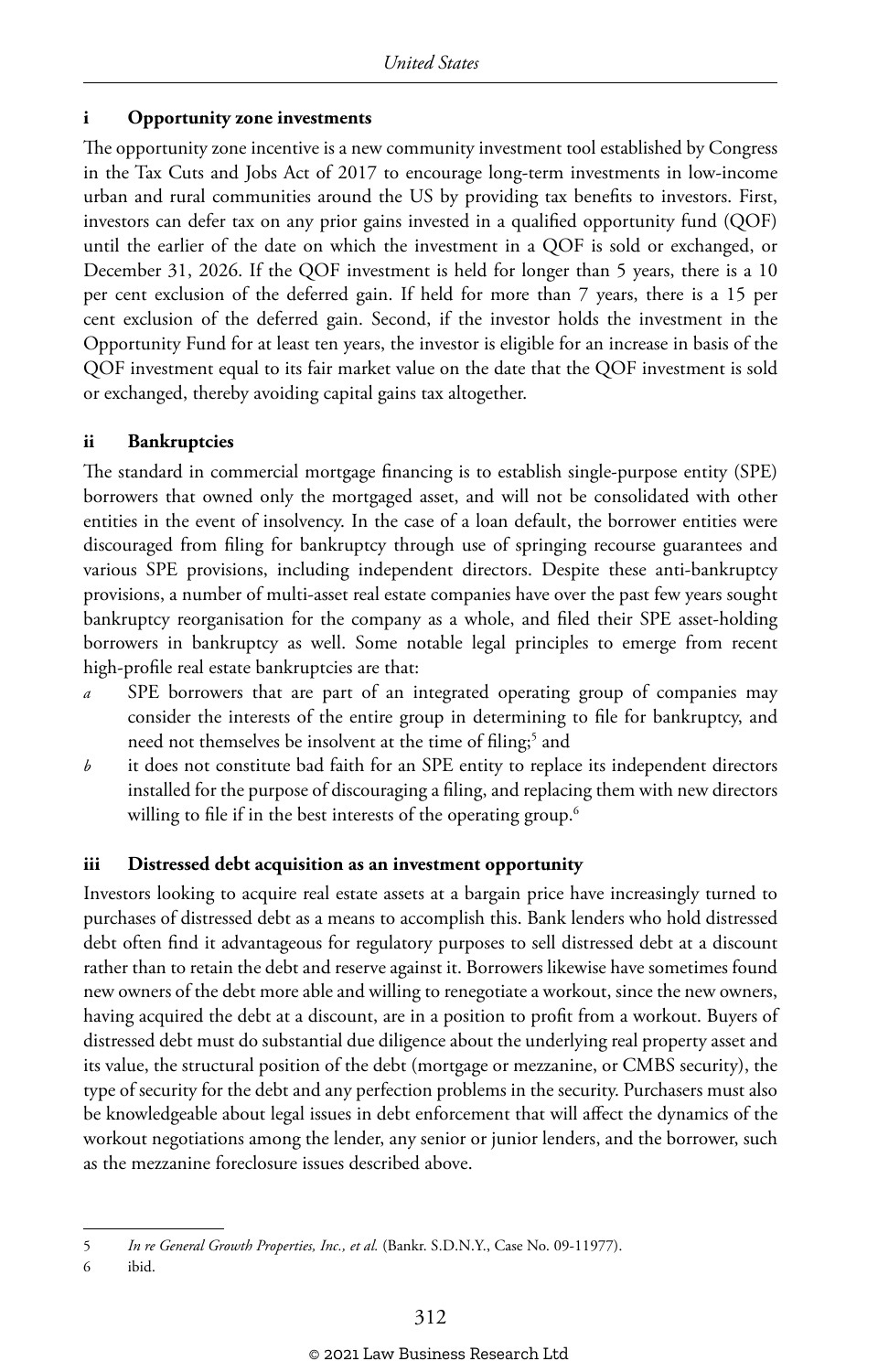#### **iv Land use planning and climate change: 'Resilient' planning and building**

Climate change is altering land use patterns throughout the US. The severe hurricanes and flooding in Houston and Florida, the lethal wildfires throughout California and the western US, and the rising sea levels across the heavily developed East Coast and Gulf Coast areas have led to a major reconsiderations of land-use patterns, waterfront development, development in flood- and fire-prone areas and building design and codes to enhance 'resiliency' in the face of long-term climate change. Flood disasters are severely constraining the liquidity of the US government's National Flood Insurance Program, which is critical to obtaining financing for real estate acquisition and construction in flood zones. Proposed changes to this programme include expanding flood zones to keep up with the reality of expanded flood risks through climate change, increasing rates to adjust for actual risk and loss experience, and require flood-resilient planning and building activities from local authorities and property owners. Wildfire losses, which are insured by private market insurers, have led to record losses, estimated in excess of US\$14 billion, in 2018. The State of California, which accounted for the bulk of wildfire losses, is considering new regulations to diminish fire risk regarding construction in urban/rural interface areas, new building codes, utility operating standards and insurance company rate adjustments. In response to rising sea levels, New York City, among others, is implementing new technologies to prevent long-term damage to both public and building infrastructure from increasingly severe storm patterns, along with zoning and building code changes. On the building level, resiliency improvements include installation of back-up generators and flood gates, raising the location of building equipment and creating flood reservoirs in basements. On the public infrastructure level, resiliency reforms include retooling and waterproofing the electrical, transportation and communications grids, and rethinking waterfront zoning and development patterns.

#### **VIII OUTLOOK AND CONCLUSIONS**

As discussed above, the effect of the covid-19 pandemic on workplaces and urban apartment living has upended investment predictability in the real estate markets, including location of future demand, strength of future demand and type of product in demand. In the short term, the outlook for US real estate markets is to remain in a holding pattern, while the future patterns of working and living are established in a post-pandemic economy. That said, certain patterns of demand that were taking shape prior to the pandemic will clearly continue and be expanded, such as increased demand for logistics space and increased growth of e-commerce. As the effects of the covid vaccine take effect and people return to the workplace, market patterns will develop and markets will begin to adapt to the new post-covid reality.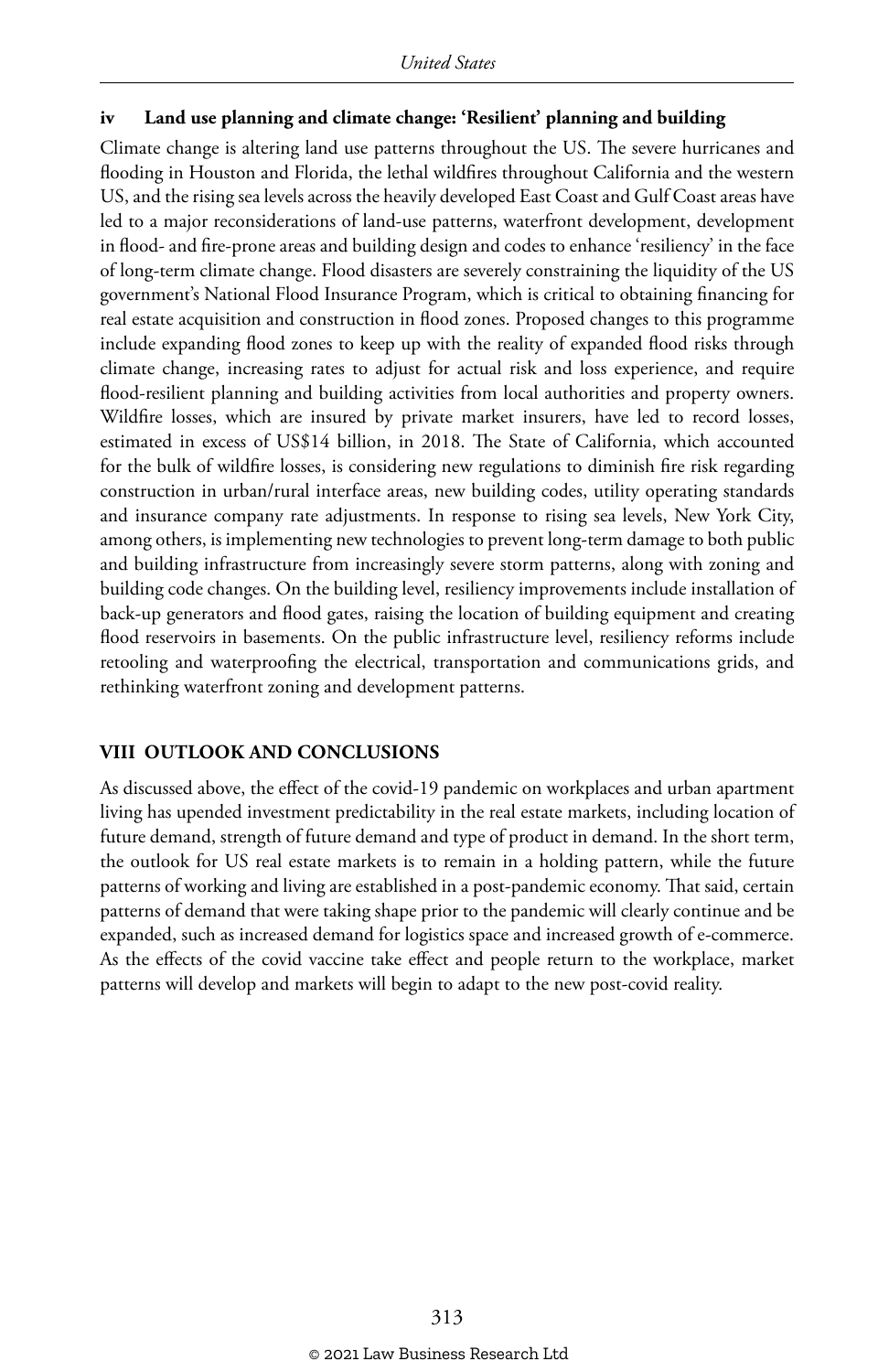## ABOUT THE AUTHORS

#### **MEREDITH J KANE**

#### *Paul, Weiss, Rifkind, Wharton & Garrison LLP*

Previously co-chair of the real estate department at Paul, Weiss, Rifkind, Wharton & Garrison LLP and a two-time member of the firm's management committee, Meredith Kane's experience includes all aspects of development, finance, acquisitions and sales, equity joint ventures, restructuring, leasing and securitisation of real estate. Ms Kane has represented a long list of public entities and private companies in major real estate transactions in New York.

Ms Kane was Commissioner of the New York City Landmarks Preservation Commission from 1995 to 2004. She is currently chair of the board of trustees of The Olana Partnership, and serves on the boards of the Lower Manhattan Cultural Council, the Urban Design Forum, the New York Foundation for Senior Citizens, the Association to Benefit Children, the Brooklyn Navy Yard Development Corporation and the Avenue of the Americas Association (which she chaired from 1999 to 2007). Ms Kane is a member of the board of governors of the Real Estate Board of New York, and a member of WX-Women Executives in Real Estate, the New York Women's Forum, the ULI-Urban Land Institute and the Association of the Bar of the City of New York (former chair, Economic Development Subcommittee, Land Use Planning and Zoning Committee). She serves as co-chair of the Practising Law Institute's 'CMBS for the Real Estate Lawyer' annual conference.

Ms Kane was honoured in 2019 as an inaugural New York Trailblazer by *New York Law Journal* and by *National Law Journal*, as a 2017 Law360 MVP in Real Estate, the 2012 'Best in Real Estate' at the Euromoney Legal Media's inaugural Americas Women in Business awards, 2009 Woman of the Year by WX – New York Women Executives in Real Estate, and was named one of the top 50 women in real estate and one of 25 current leaders in the industry by *Real Estate Weekly* and the Association of Real Estate Women. *Grid Magazine* named her one of the top 10 American women in real estate development. Commercial Observer has twice cited Ms Kane, as part of its Power 100 list, as one of the 'Power Attorneys', the top real estate lawyers who are 'the legal world's most powerful, most connected and most exciting players'. In 2015, Commercial Observer profiled Ms Kane individually as one of New York's most influential real estate attorneys. She is cited as one of the leading real estate lawyers in the United States in *Chambers USA*, *Who's Who Legal: USA*, *The Legal 500*, *The Best Lawyers in America* and numerous other peer-reviewed publications. She is a member of the prestigious American College of Real Estate Lawyers.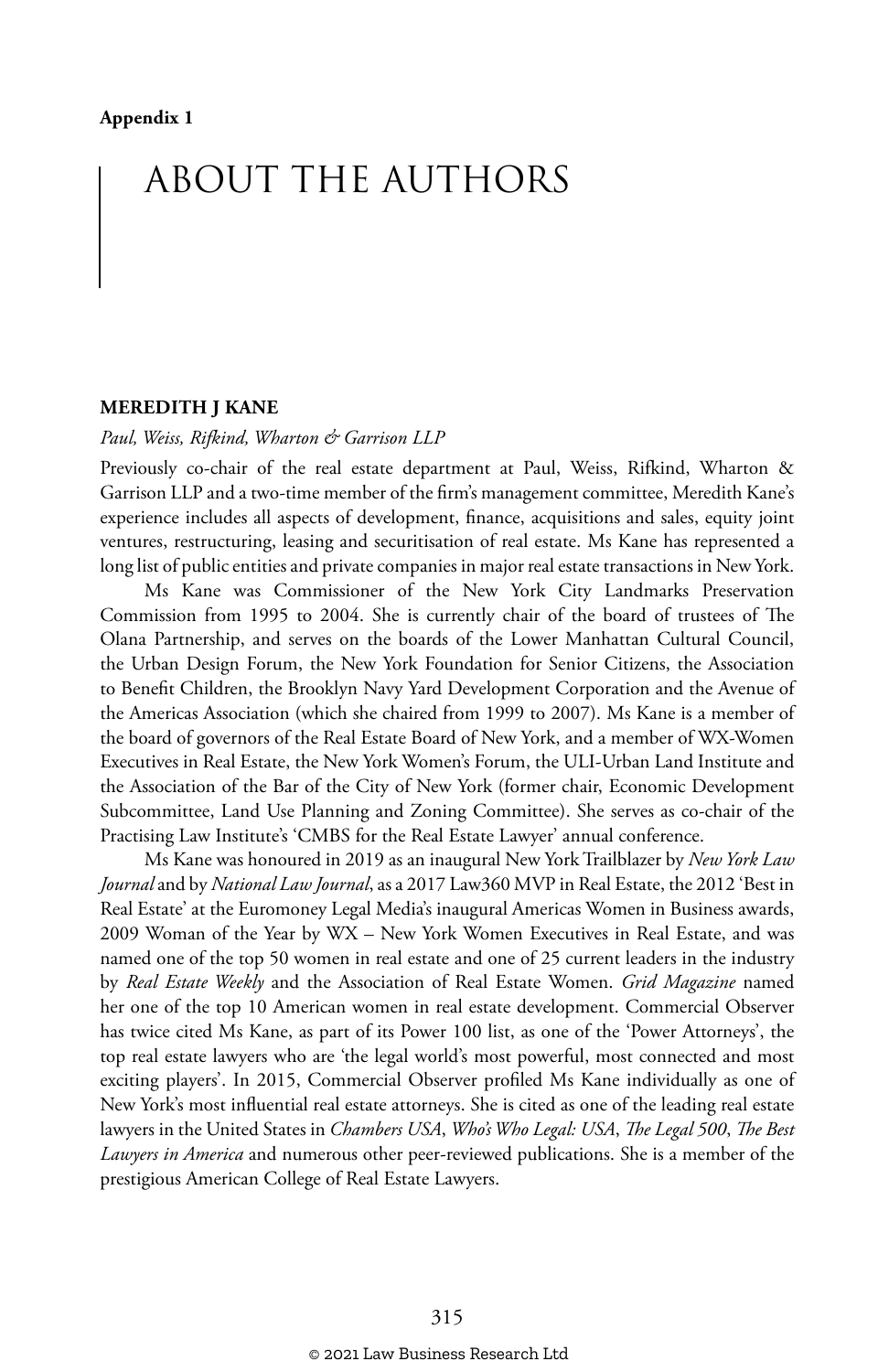#### **PAUL, WEISS, RIFKIND, WHARTON & GARRISON LLP**

1285 Avenue of the Americas New York 10019-6064 United States Tel: +1 212 373 3065 Fax: +1 212 492 0065 mjkane@paulweiss.com www.paulweiss.com